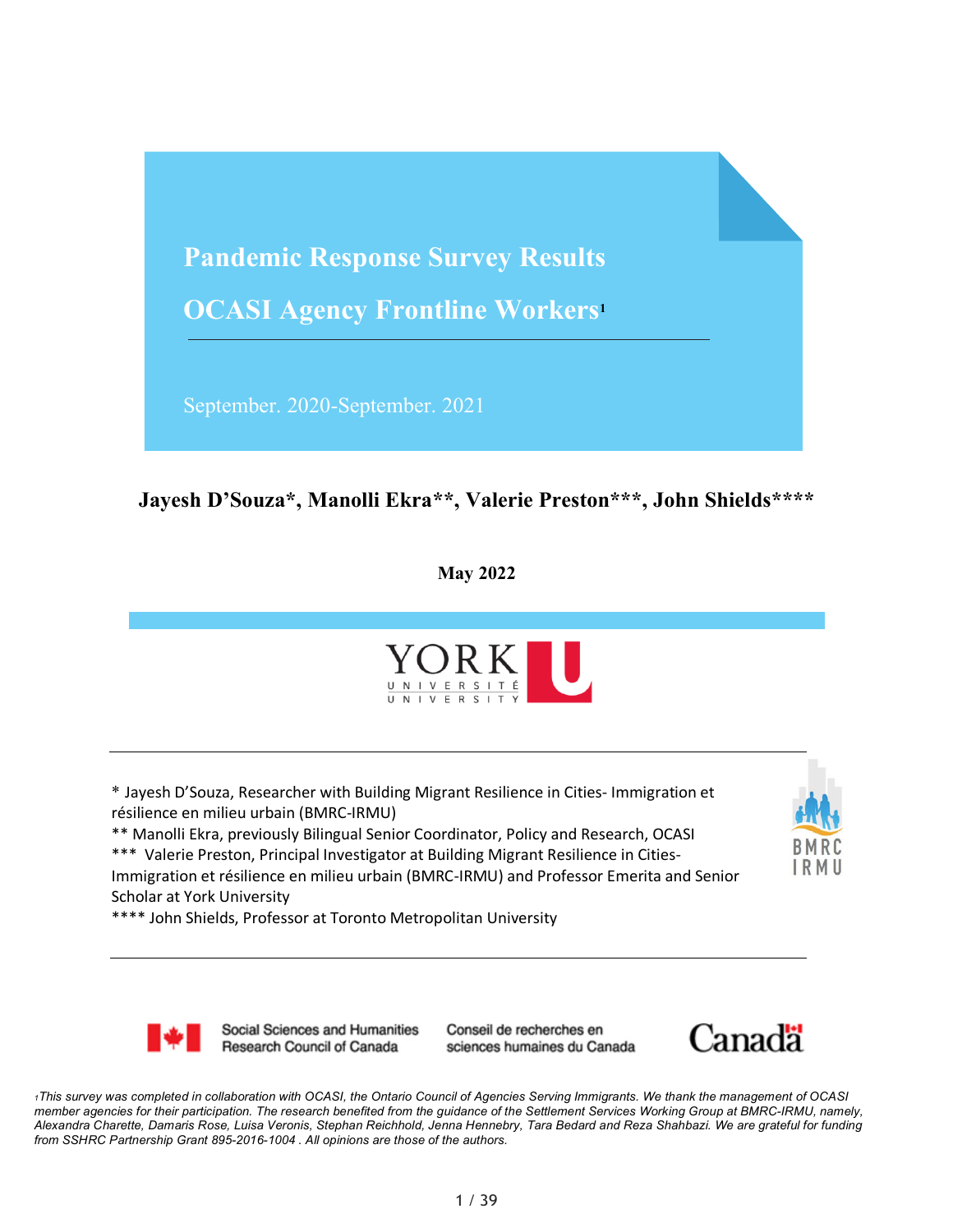

#### **Executive Summary**

This technical report documents the responses to a survey of paid frontline staff from member agencies of the Ontario Council of Agencies Serving Immigrants (OCASI) conducted between November 26 and December 23, 2021. A separate survey of managers has a separate report. The survey was undertaken in collaboration with OCASI by the Building Migrant Resilience in Cities/ Immigration et résilience en milieu urbain (BMRC-IRMU), a SSHRC-funded partnership. A *Settlement Services Working Group* of community-based and academic members from BMRC-IRMU helped to guide the research. The survey instrument was approved by the Human Participants Review Committee at York University. From the perspective of frontline workers, the survey investigates the impacts of COVID-19 on workers, clients, and Ontario agencies in the twelve-month period following the pandemic's first wave. Many questions parallel questions from an earlier survey conducted by OCASI focused on the first wave of the pandemic.

This web-based survey was distributed to OCASI member agencies and they were asked to send the survey to frontline staff with a request for them to complete the survey. The survey was available in English and French. We only report the English responses that make up the vast majority of completed surveys. The number of completed responses in English varied from question to question with a maximum of 170. The response rate is satisfactory, especially given the challenges of conducting survey-based work during a pandemic.

The report is descriptive. It presents the frequencies of responses for each question and a brief summary of the responses for each question. The questions focus on five topics:

- 1) Demographics (gender of respondent; respondents' current position in the organization; size of organization; region organization is located).
- 2) Client services (types of services offered; changes in service delivery and quality; assessment of working with clients).
- 3) Pandemic impacts on workers (satisfaction with working from home; hybrid work; return to office issues; work-life balance and stress).
- 4) Assessments of their organization's actions and abilities to manage during the pandemic (health and safety; communications; community outreach; addressing the needs of different groups).

The survey provides insights into the experiences and reflections of frontline settlement workers in Ontario beyond the first wave of the pandemic that are critical to the sector itself and policymakers from all levels of government who are concerned with the integration of migrants. The assessment of the health and capacities of the sector's workforce and the organizations themselves is invaluable. Overall, the data reveal a highly resilient sector that has adapted continuously and quite successfully to support the settlement and integration of migrants during an unprecedented global pandemic. The data will be analysed in detail in subsequent reports.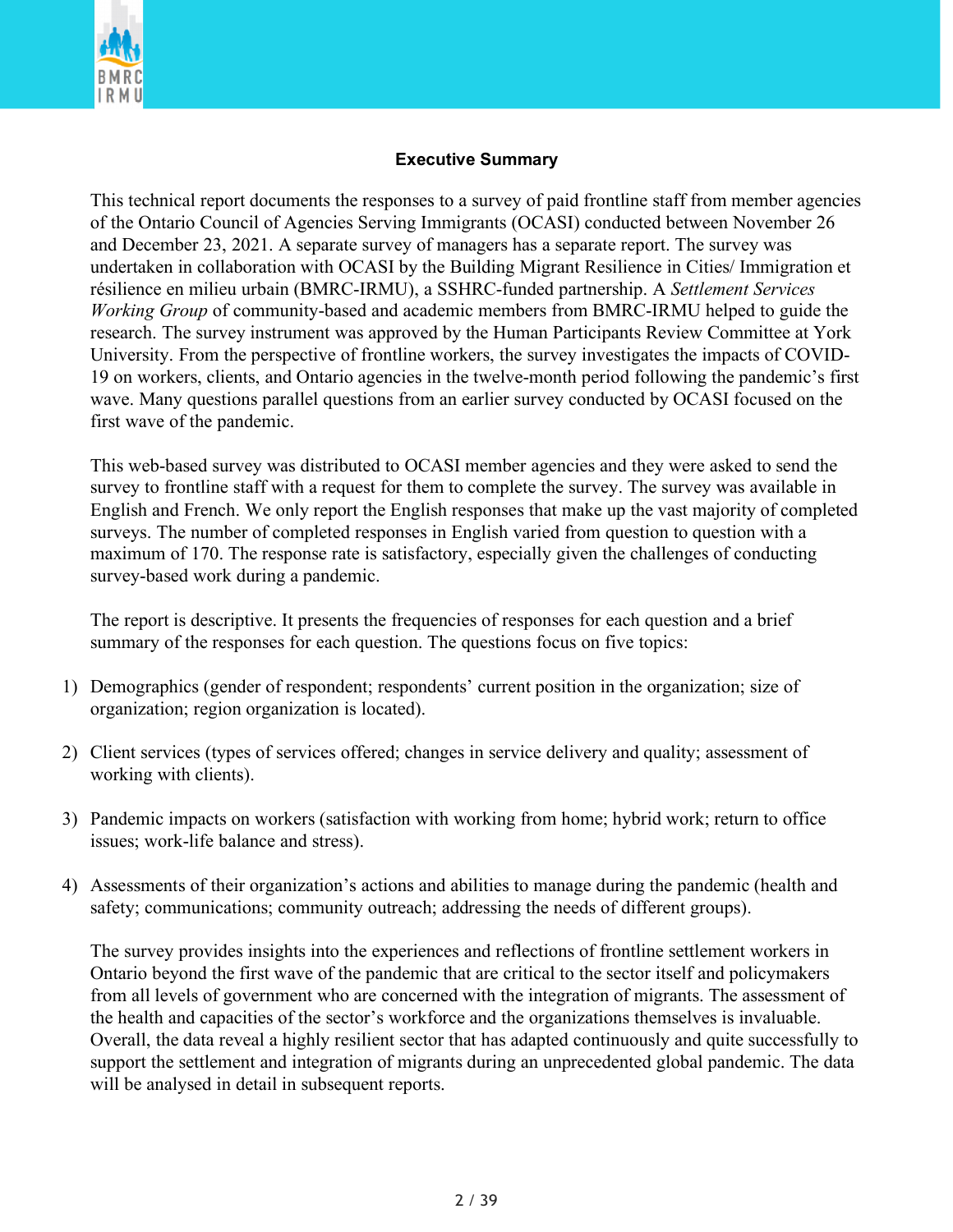

Q1 I consent to participate in Canada's Settlement Sector Post-pandemic conducted by Building Migrant Resilience in Cities (BMRC). I have understood the nature of this project and wish to participate. I am not waiving any of my legal rights by agreeing to participate in this survey.

Of the 240 who read the informed consent, 238 agreed to participate.

| <b>ANSWER CHOICES</b> | <b>RESPONSES</b> |                |
|-----------------------|------------------|----------------|
| Agree                 | 238<br>99.17%    |                |
| Disagree              | 0.83%            | $\overline{2}$ |
| <b>TOTAL</b>          | 240              |                |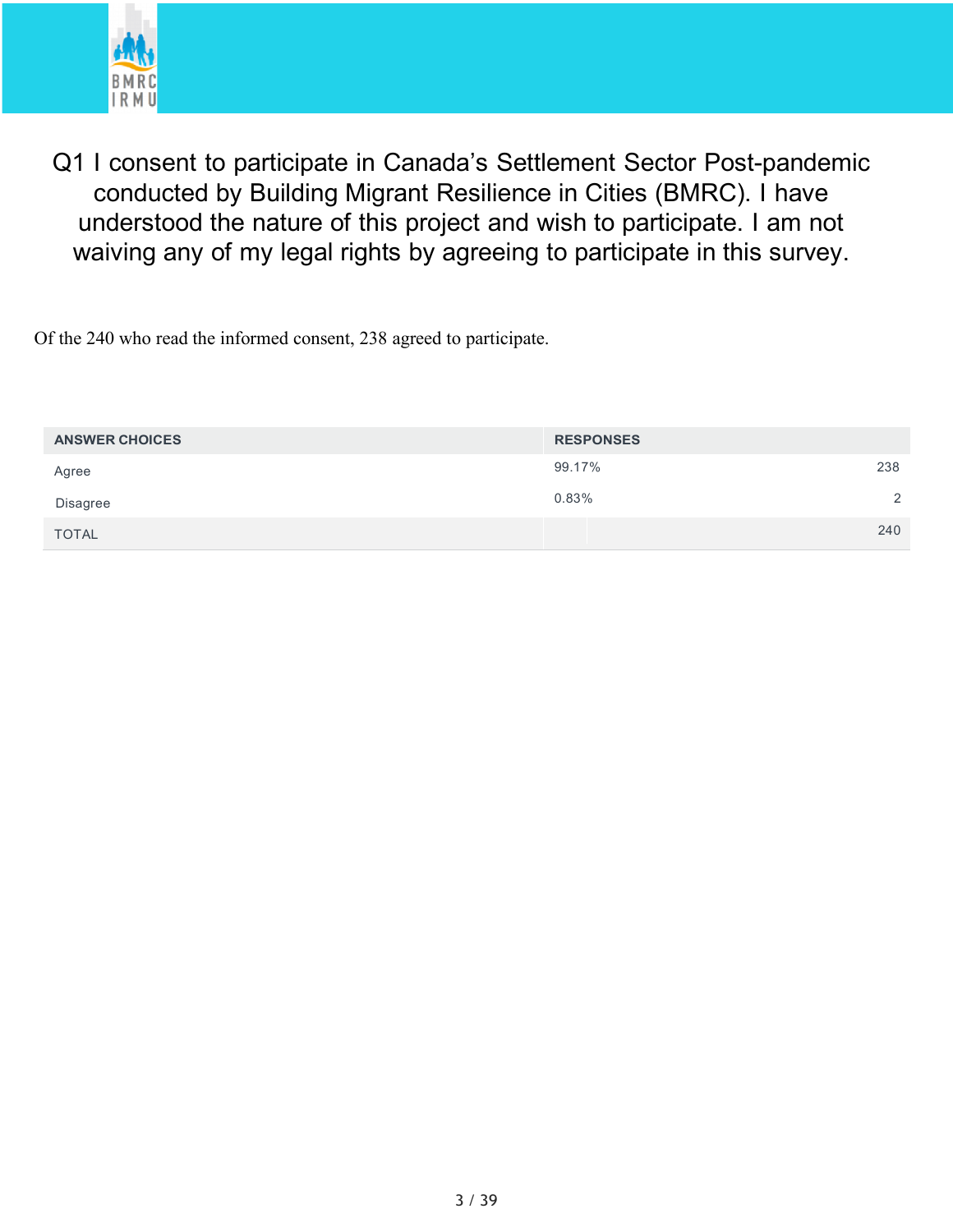

# Q2 What region do you operate in?

Respondents have a regional distribution in which Toronto-based frontline workers (30.77%) were the largest single group; followed by the Central West region (20.71%); the East that includes Ottawa (14.2%); the West encompassing both Windsor and London (13.61%); the South inclusive of Hamilton, Kitchener and Waterloo (13.02%); Central East region (6.51%); and North (1.18%). There are significant differences in the geographical distribution of responses from workers and managers, including less concentration of responses in Toronto.

| <b>ANSWER CHOICES</b>                                                                                                                                             | <b>RESPONSES</b> |     |
|-------------------------------------------------------------------------------------------------------------------------------------------------------------------|------------------|-----|
| Central East: Barrie, Bradford, Durham Region (Ajax, Oshawa, Pickering, Whitby) Peterborough, York Region (Aurora,<br>Markham, Newmarket, Richmond Hill, Vaughan) | 6.51%            | 11  |
| Central West: Peel Region, including Brampton, Halton, Malton, Mississauga and Oakville                                                                           | 20.71%           | 35  |
| East: Belleville, Kingston, Ottawa                                                                                                                                | 14.20%           | 24  |
| North: Kenora, North Bay, Sault Ste. Marie, Sudbury, Thunder Bay                                                                                                  | 1.18%            | 2   |
| South: Brantford, Cambridge, Fort Erie, Guelph, Hamilton, Kitchener, Niagara, St. Catharines, Waterloo, Welland                                                   | 13.02%           | 22  |
| Toronto: City of Toronto                                                                                                                                          | 30.77%           | 52  |
| West: Chatham, Leamington, London, Sarnia, Windsor-Essex                                                                                                          | 13.61%           | 23  |
| <b>TOTAL</b>                                                                                                                                                      |                  | 169 |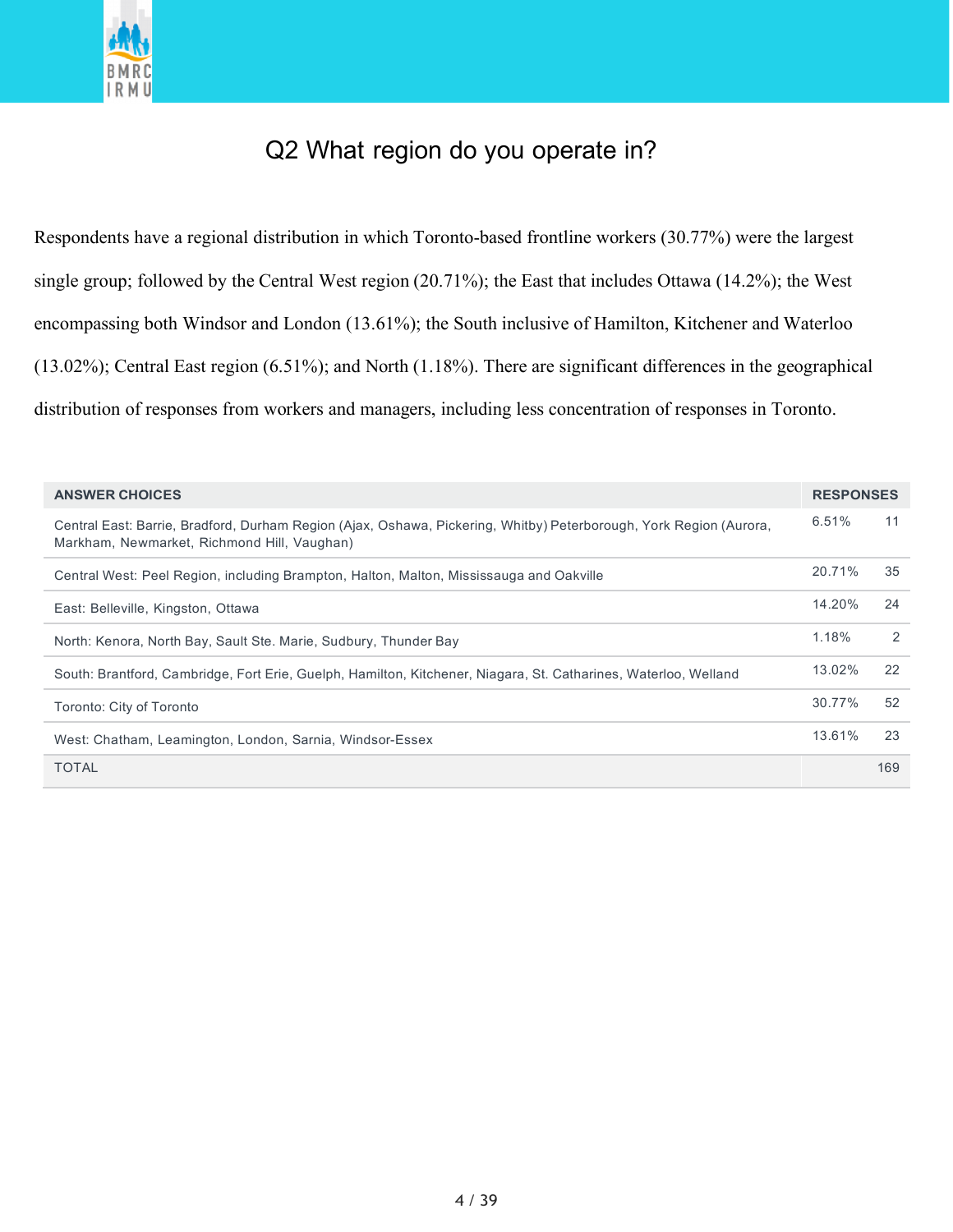

# Q3 How many staff members are presently employed by yourorganization?

The largest share of responses came from agencies with between 51 and 150 employees (52.35 % of the sample) followed by agencies falling in the 11-50 range (31.18%).

| <b>ANSWER CHOICES</b> | <b>RESPONSES</b> |     |
|-----------------------|------------------|-----|
| $0 - 10$              | 6.47%            | 11  |
| $11 - 50$             | 31.18%           | 53  |
| 51-150                | 52.35%           | 89  |
| 151-300               | 9.41%            | 16  |
| $300+$                | 1.76%            | 3   |
| <b>TOTAL</b>          |                  | 170 |

0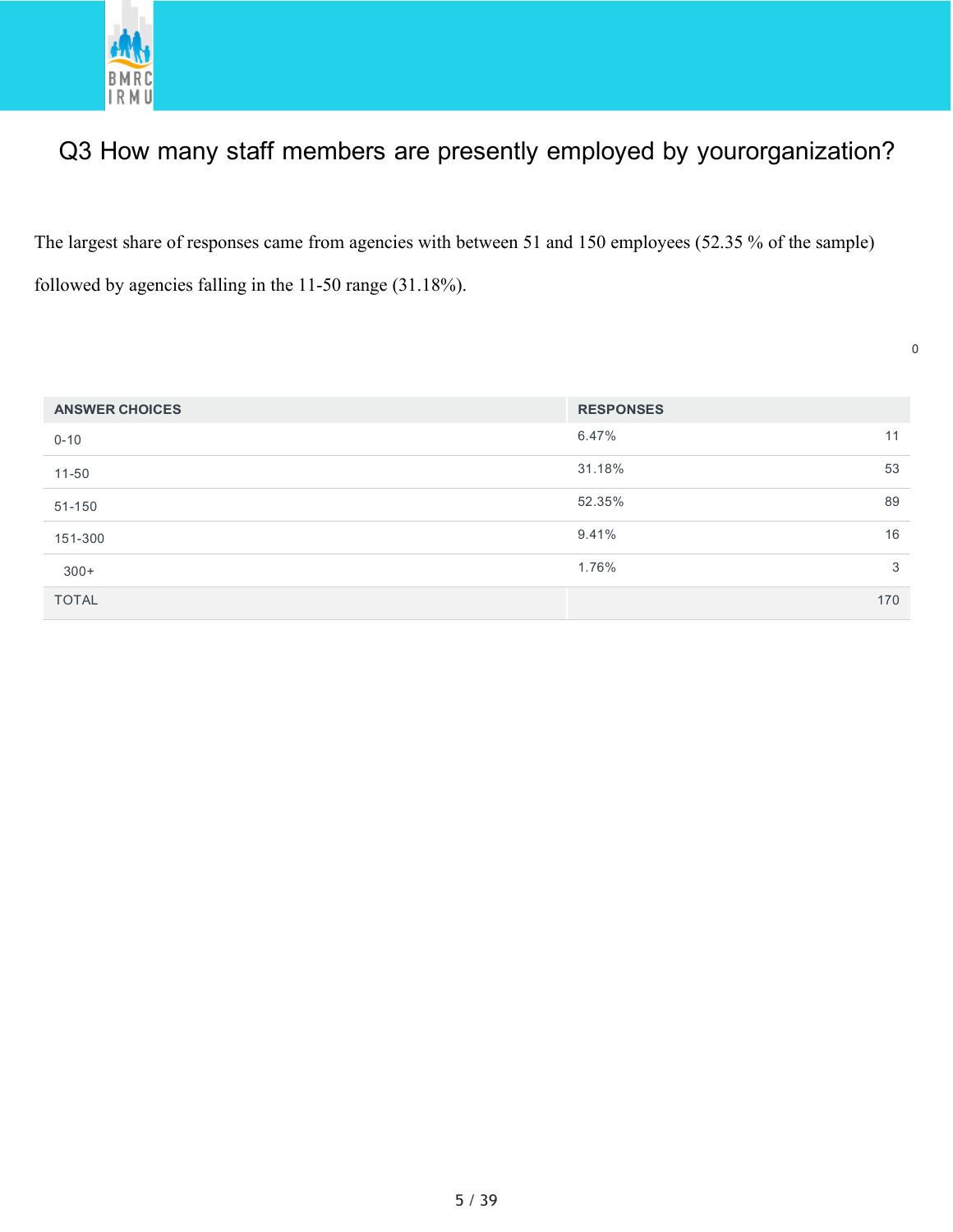

# Q4 What are the main groups served by your agency? (Select up to 5)

The top three groups served by the organizations were: all immigrant communities (84.12%); newcomers (77.658%); refugees (58.82%).

| <b>ANSWER CHOICES</b>                              | <b>RESPONSES</b> |                 |
|----------------------------------------------------|------------------|-----------------|
| All immigrant communities                          | 84.12%           | 143             |
| Children                                           | 23.53%           | 40              |
| Ethno-Specific groups                              | 11.76%           | 20              |
| Francophones                                       | 4.71%            | 8               |
| LGBTQ2S+                                           | 15.88%           | $\overline{27}$ |
| Families                                           | 53.53%           | 91              |
| Individuals with precarious immigration out status | 15.29%           | 26              |
| <b>Newcomers</b>                                   | 77.65%           | 132             |
| People with In/visible disabilities                | 13.53%           | 23              |
| Refugees                                           | 58.82%           | 100             |
| Refugee claimants                                  | 45.29%           | 77              |
| Seniors                                            | 30.59%           | 52              |
| Survivors of violence                              | 15.29%           | $\overline{26}$ |
| Underhoused individuals                            | 10.00%           | 17              |
| Unemployed                                         | 32.35%           | 55              |
| Youth                                              | 46.47%           | 79              |
| Women                                              | 32.35%           | 55              |
| Do Not Know                                        | 0.59%            | $\mathbf{1}$    |
| <b>Total Respondents</b>                           |                  | 170             |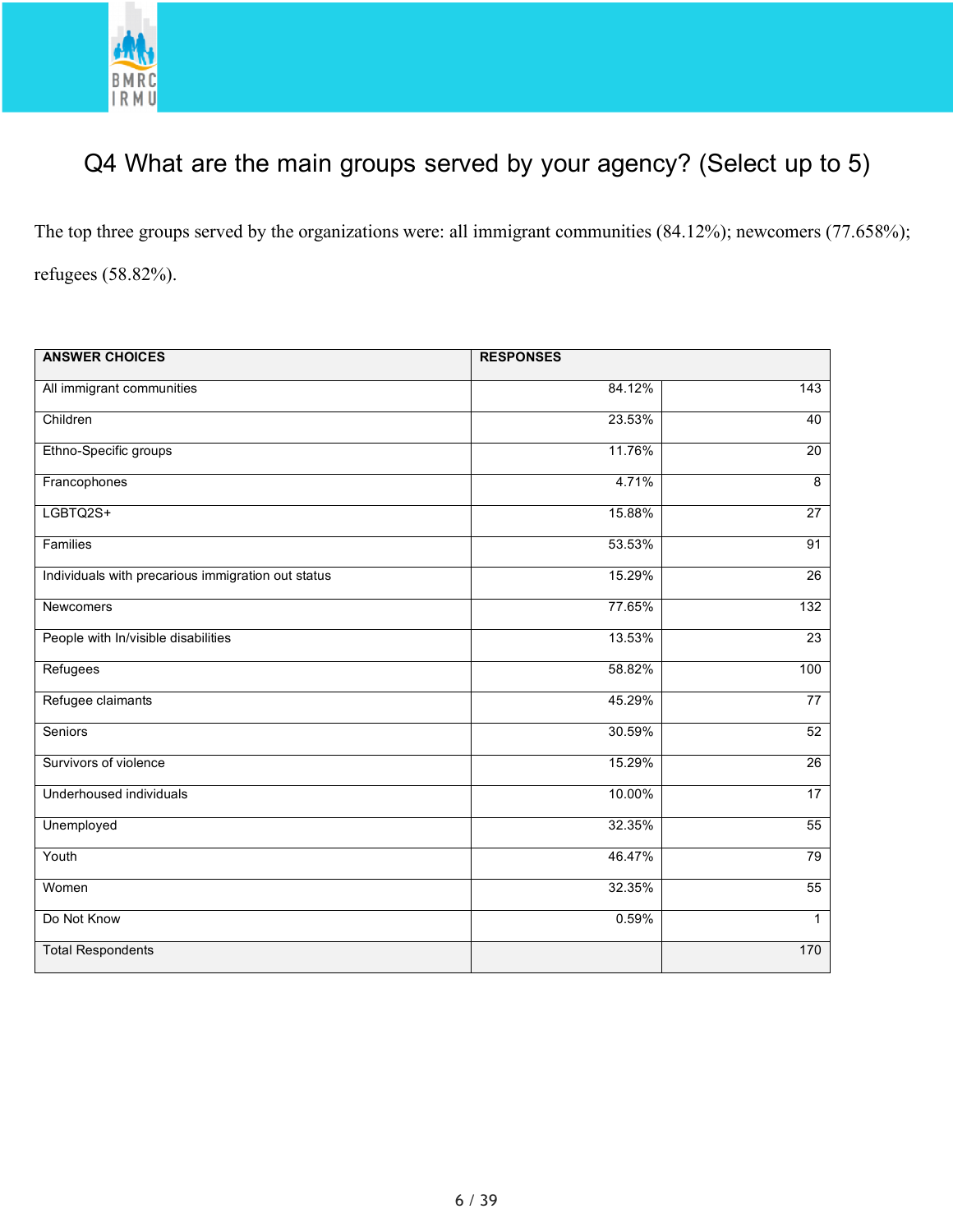

# Q5 What are the main services provided by your agency? (Select up to 5)

A very wide range of services are offered by the organizations where respondents work. The three leading services were: settlement services (90.53%); employment services (74.56%); language training (66.86%).

| <b>ANSWER CHOICES</b>                            | <b>RESPONSES</b> |                 |
|--------------------------------------------------|------------------|-----------------|
| <b>Education/Literacy Programs</b>               | 38.46%           | 65              |
| <b>Employment Services</b>                       | 74.56%           | 126             |
| Francophone Services                             | 5.33%            | $\overline{9}$  |
| <b>Gender Based Violence</b>                     | 14.79%           | 25              |
| Health / Mental Health                           | 27.81%           | 47              |
| Housing / Shelters                               | 28.99%           | 49              |
| <b>Language Training</b>                         | 66.86%           | 113             |
| <b>Legal Services</b>                            | 7.69%            | 13              |
| LGBTQ2S+ Specific Programming                    | 9.47%            | 16              |
| <b>Poverty Reduction</b>                         | 5.33%            | $\overline{9}$  |
| <b>Recreational Activities</b>                   | 13.61%           | 23              |
| Refugee Resettlement                             | 31.36%           | 53              |
| <b>Seniors Services</b>                          | 21.89%           | $\overline{37}$ |
| Services for People with In/visible Disabilities | 7.10%            | 12              |
| <b>Settlement Services</b>                       | 90.53%           | 153             |
| <b>Skills Training</b>                           | 24.85%           | 42              |
| <b>Social Support Services</b>                   | 25.44%           | 43              |
| Translation / Interpretation Services            | 27.22%           | 46              |
| <b>Women's Services</b>                          | 23.08%           | 39              |
| <b>Youth Services</b>                            | 46.15%           | $\overline{78}$ |
| Not applicable                                   | 0.59%            | $\mathbf{1}$    |
| <b>Total Respondents</b>                         |                  | 169             |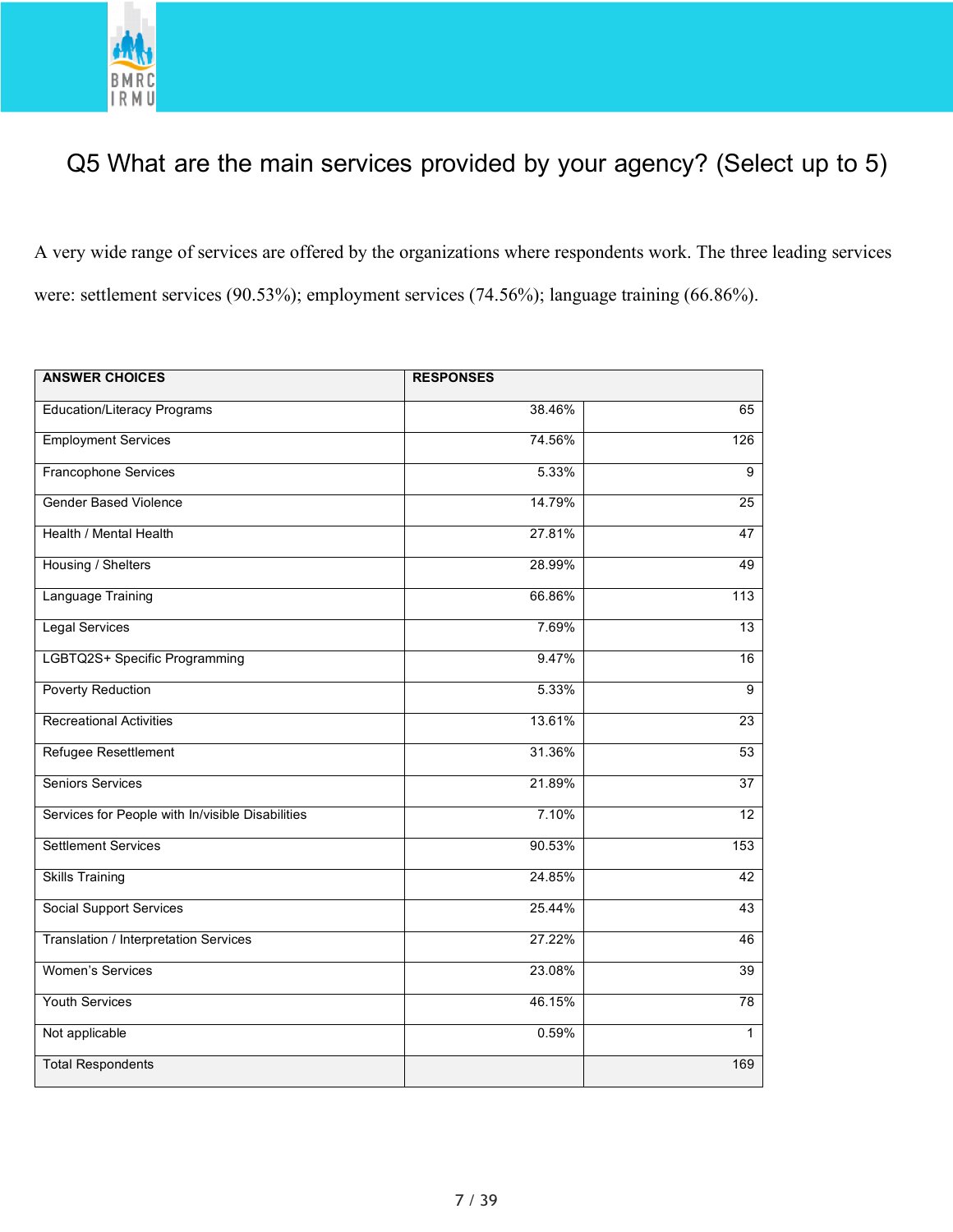

# Q6 What is your current position?

Approximately half of the respondents are settlement workers/counsellors (50.32%) followed by employment workers (12.10%), administration and management including IT staff (12.10%) and specialized staff (12.10%).

| <b>ANSWERS</b>                                                  | <b>RESPONSES</b> |     |
|-----------------------------------------------------------------|------------------|-----|
| Community outreach/engagement                                   | 6.37%            | 10  |
| Support Worker                                                  | 7.01%            | 11  |
| Settlement workers/counsellors                                  | 50.32%           | 79  |
| <b>Employment workers</b>                                       | 12.10%           | 19  |
| Administration and management                                   | 12.10%           | 19  |
| Specialized staff (youth, seniors, refugees, language training) | 12.10%           | 19  |
| <b>TOTAL</b>                                                    |                  | 157 |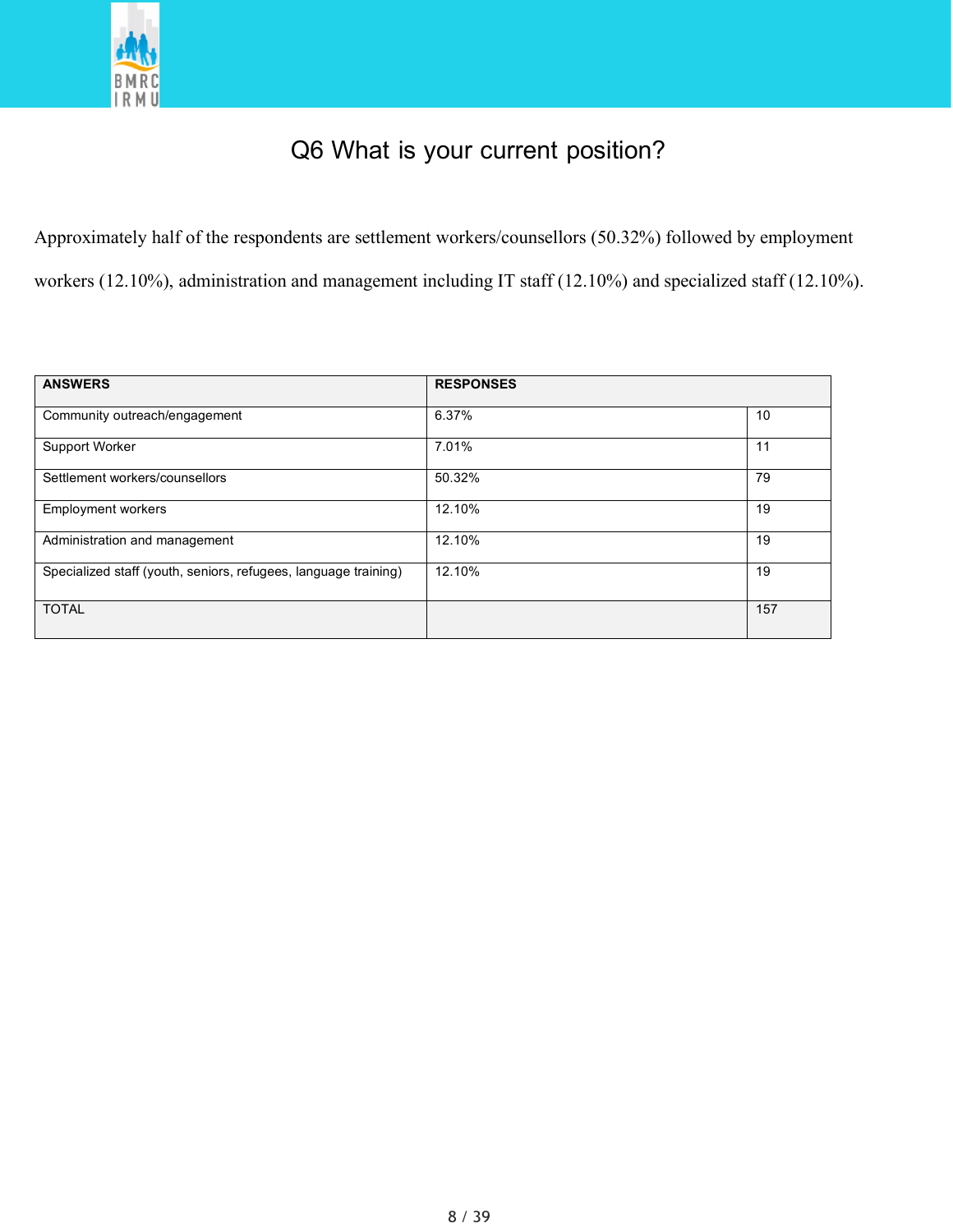

# Q7 What gender do you identify as?

The majority of respondents are women. Just over 75% of respondents identified as female (75.15%) and 21.3% as male.

| <b>ANSWER CHOICES</b>                                       | <b>RESPONSES</b> |          |
|-------------------------------------------------------------|------------------|----------|
| Male                                                        | 21.30%           | 36       |
| Female                                                      | 75.15%           | 127      |
| Non-binary, trans, or genderfluid                           | 1.18%            | 2        |
| Other cultural gender identity (e.g. Indigenous two-spirit) | $0.00\%$         | $\Omega$ |
| Prefer not to say                                           | 2.37%            | 4        |
| <b>TOTAL</b>                                                |                  | 169      |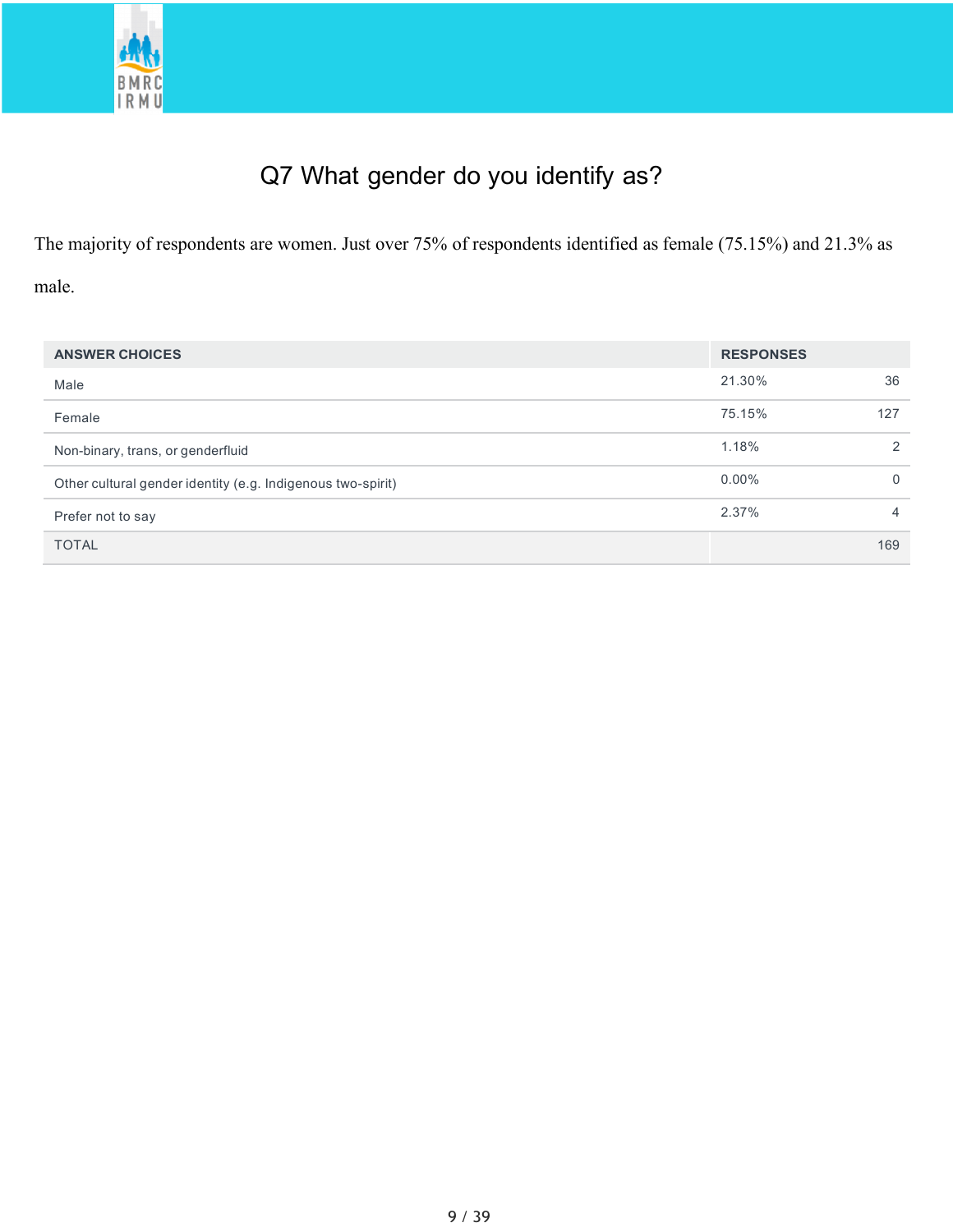

# Q8 Are you the primary or main caregiver in your household?

Many respondents were primary caregivers. 40.59% of respondents indicated that they were the primary or main caregiver with respect to household duties, with a further 38.82% noting that caregiving was split evenly with another household member.

| <b>ANSWER CHOICES</b>                                        | <b>RESPONSES</b> |     |
|--------------------------------------------------------------|------------------|-----|
| Yes                                                          | 40.59%           | 69  |
| Duties are equally split with another member of my household | 38.82%           | 66  |
| <b>No</b>                                                    | 10.00%           | 17  |
| Not applicable                                               | 10.59%           | 18  |
| <b>TOTAL</b>                                                 |                  | 170 |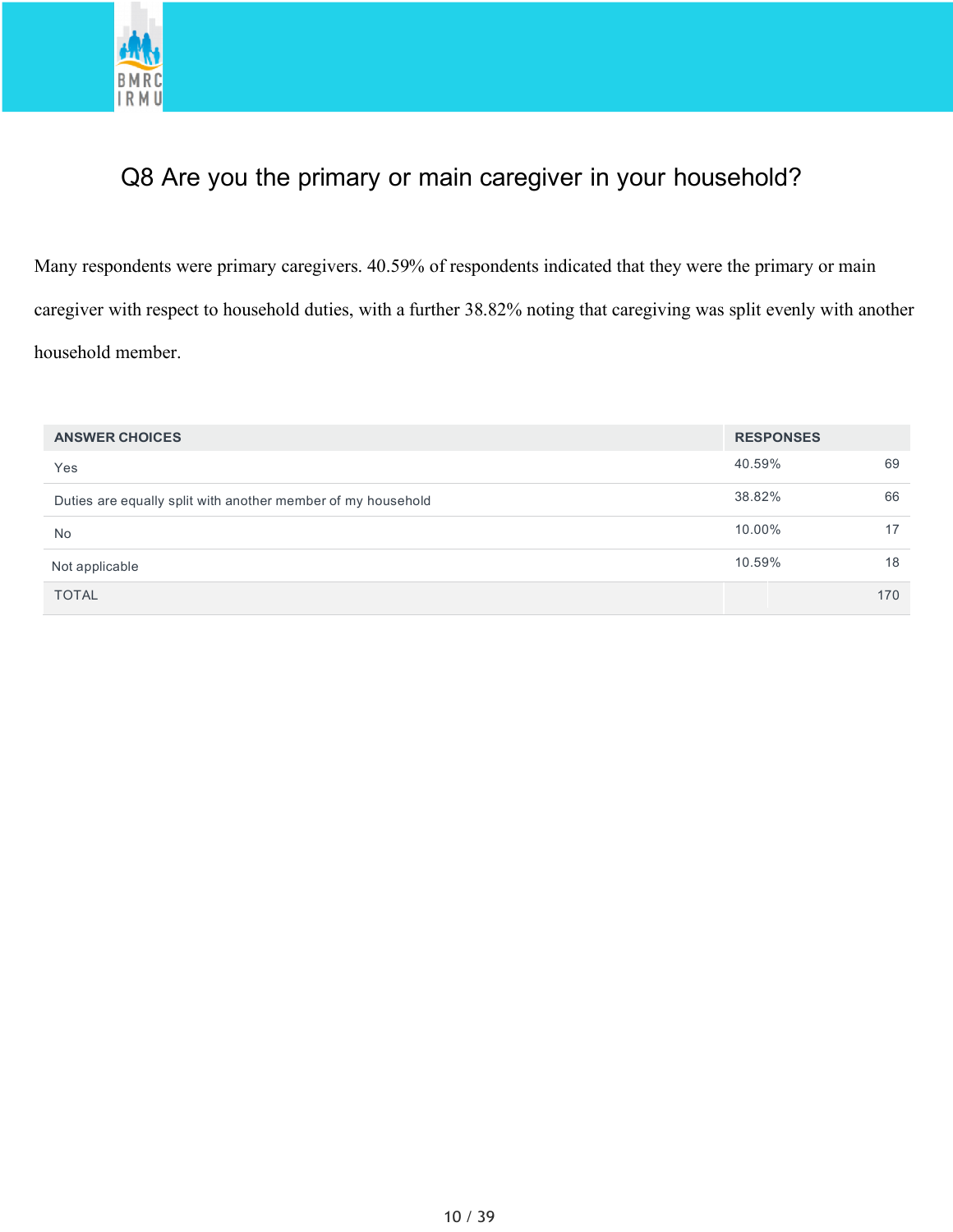

# Q9 The pandemic has not been easy on working folks. While many havelost their livelihoods, others have struggled to work from home due to family and other circumstances. In the past 12 months of the pandemic, what worried you most? (Select up to 4)

Workers expressed a wide range of concerns stemming from the pandemic over the past 12 months. The leading concerns were: physical health impacts/high levels of stress (71.01%); economic repercussions (on provincial, national and/or global economy) (47.93%); concerns about re-opening too soon (45.56%); loss of employment and salary reductions (44.38%);

| ANSWER CHOICES                                                                | <b>RESPONSES</b> |     |
|-------------------------------------------------------------------------------|------------------|-----|
| Economic repercussions (on provincial, national and/or global economy)        | 47.93%           | 81  |
| Organization's ability to meet its financial obligations                      | 22.49%           | 38  |
| Personal debt (long-term financial consequences of debt and depleted savings) | 23.67%           | 40  |
| Loss of employment and salary reductions                                      | 44.38%           | 75  |
| Physical health impacts/high levels of stress                                 | 71.01%           | 120 |
| Impact on staffing levels (layoffs, retention, refusal to work at the office) | 24.85%           | 42  |
| Effect on workforce/reduction in productivity                                 | 27.81%           | 47  |
| Lack of appropriate resources and means to effectively service clients        | 36.09%           | 61  |
| Decreased community confidence in your organization                           | 10.65%           | 18  |
| Access to personal protective equipment                                       | 8.28%            | 14  |
| Access to resources for staff (internet, office equipment)                    | 15.38%           | 26  |
| Concerns about re-opening too soon                                            | 45.56%           | 77  |
| Concerns about commuting                                                      | 21.89%           | 37  |
| No concerns at this moment                                                    | 1.78%            | 3   |
| <b>Total Respondents</b>                                                      |                  | 169 |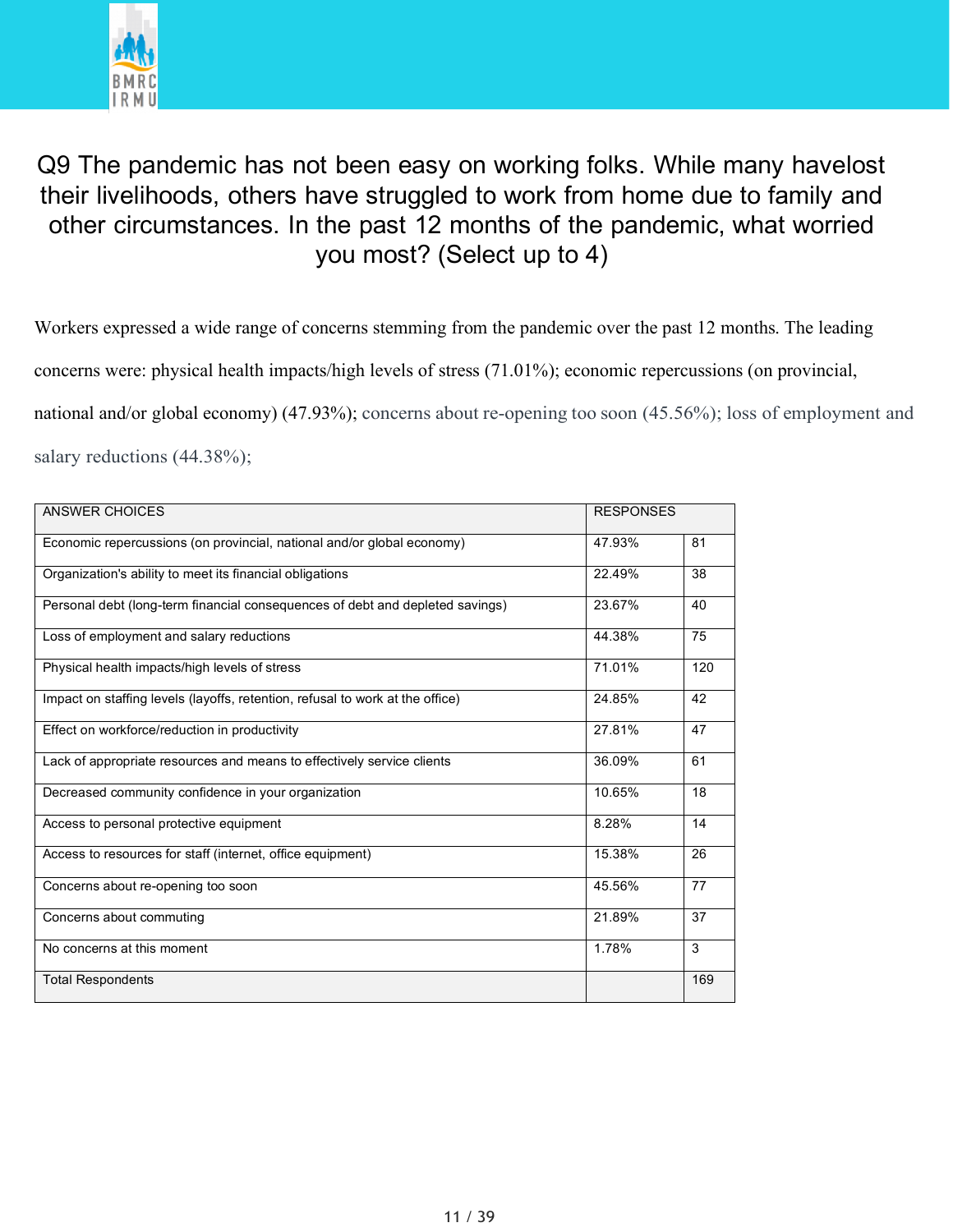

### Q10 Based on your experience in the past 12 months of the pandemic, what worries you most about COVID-19 or a similar future crisis? (Selectup to 4)?

The four most frequent concerns about COVID-19 or a similar future crisis are: physical health impacts / overwhelming stress (62.50%); economic repercussions (on provincial, national and/or global economy) (52.98%); funding reductions (42.86%); and, forced back to work risking the wellbeing of my family (27.98%).

| <b>ANSWER CHOICES</b>                                                                                          | <b>RESPONSES</b> |                 |
|----------------------------------------------------------------------------------------------------------------|------------------|-----------------|
| Economic repercussions (on provincial, national and/or global economy)                                         | 52.98%           | 89              |
| Organization's ability to meet its financial obligations                                                       | 22.02%           | 37              |
| Personal debt (long-term financial consequences of debt and depleted savings)                                  | 22.62%           | $\overline{38}$ |
| Physical health impacts / Overwhelming stress                                                                  | 62.50%           | 105             |
| Impact on staffing levels (layoffs, retention, refusal to work at the office)                                  | 26.19%           | 44              |
| Effect on workforce/reduction in productivity                                                                  | 26.79%           | 45              |
| Lack of appropriate resources and means to effectively service clients                                         | 26.19%           | 44              |
| Decreased community confidence in your organization                                                            | 7.74%            | 13              |
| Access to personal protective equipment                                                                        | 5.95%            | 10              |
| Access to resources for staff (internet, office equipment)                                                     | 11.90%           | 20              |
| Concerns about re-opening too soon                                                                             | 38.10%           | 64              |
| Concerns about the risks of commuting                                                                          | 17.86%           | 30              |
| Funding reductions                                                                                             | 42.86%           | 72              |
| Forced back to work risking the wellbeing of my family                                                         | 27.98%           | 47              |
| No clear policy for what is expected of staff if they get sick, have symptoms, or if an exposure is            | 14.29%           | 24              |
| reported at the organization                                                                                   |                  |                 |
| How to address hazards and how to refuse unsafe work                                                           | 19.64%           | 33              |
| Office may be at risk of closing if a significant proportion of staff is affected or unwilling or unable to go | 12.50%           | 21              |
| to work                                                                                                        |                  |                 |
| No concerns at this moment                                                                                     | 1.79%            | 3               |
| <b>Total Respondents</b>                                                                                       |                  | 168             |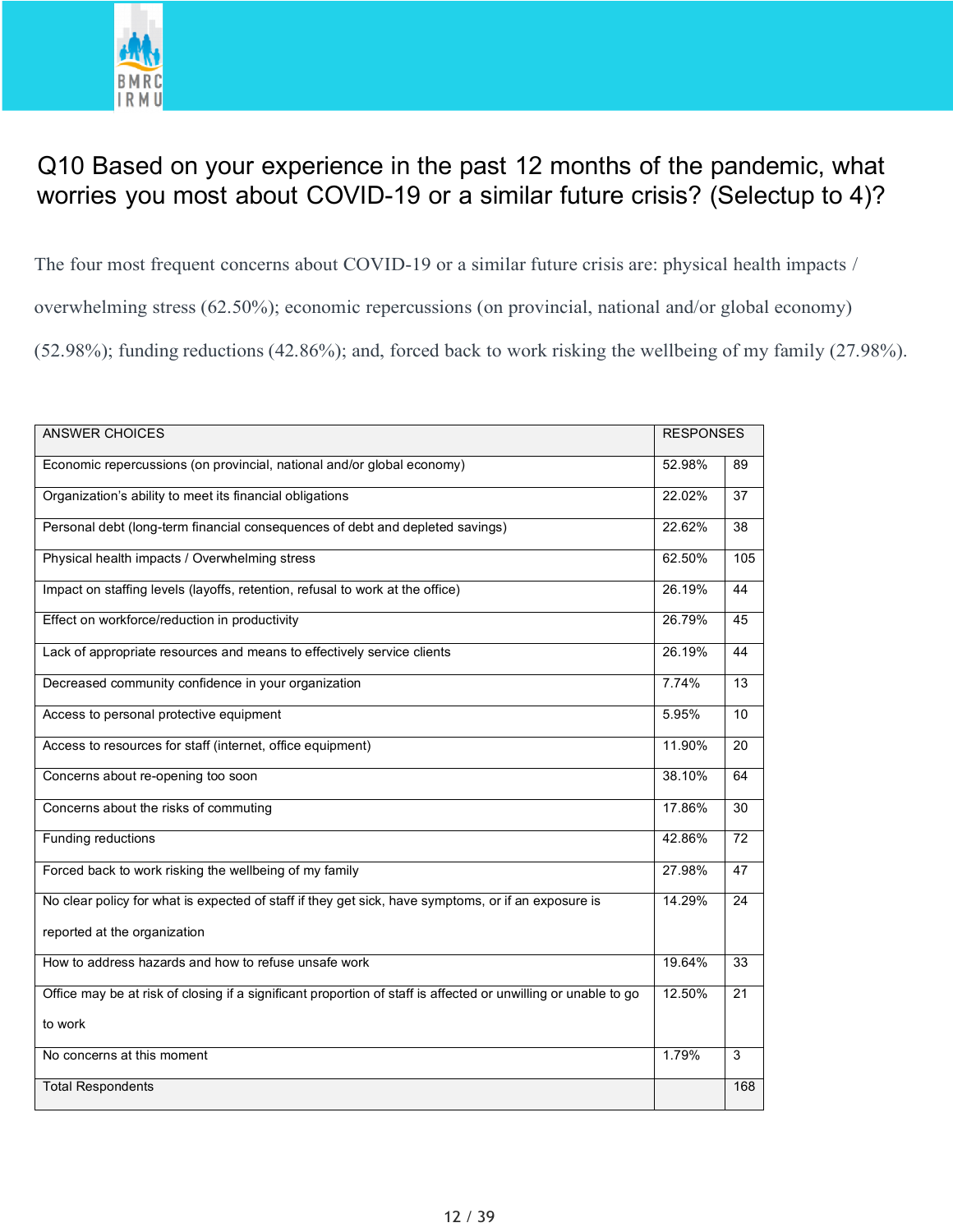

# Q11 In the past 12 months of the pandemic, how satisfied were you with your experience working from home?

With regards to how satisfied respondents were working from home, 78.7% said that they were satisfied or very satisfied. A further 18.93% indicated they were neither satisfied nor dissatisfied. Only 1.18% expressed dissatisfaction.

| <b>ANSWER CHOICES</b>              | <b>RESPONSES</b> |     |
|------------------------------------|------------------|-----|
| Very satisfied                     | 31.95%           | 54  |
| Satisfied                          | 46.75%           | 79  |
| Neither satisfied nor dissatisfied | 18.93%           | 32  |
| Dissatisfied                       | 1.18%            | 2   |
| Very dissatisfied                  | 1.18%            | 2   |
| <b>TOTAL</b>                       |                  | 169 |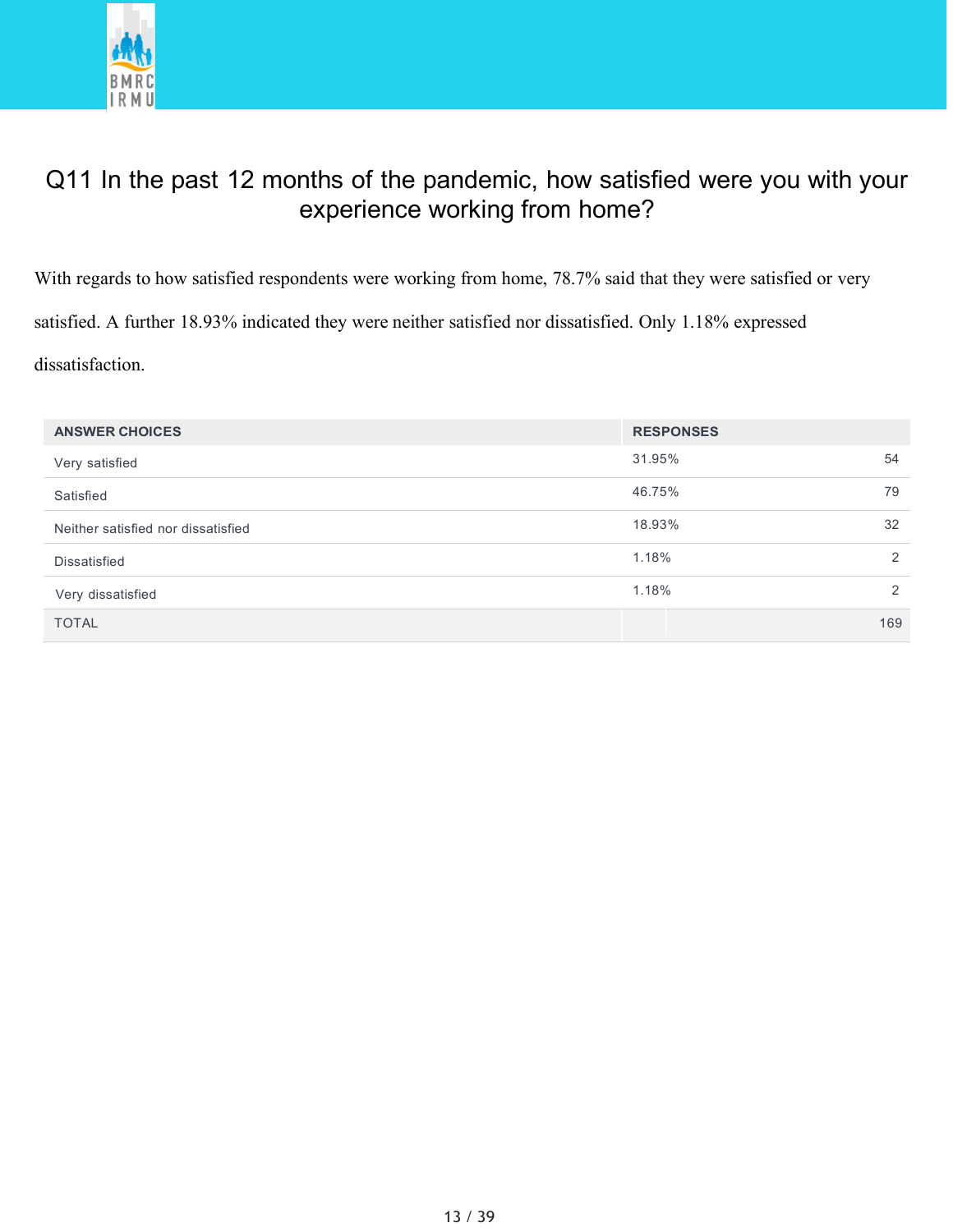

# Q12 What technical resources did your organization provide to prepare you to work from home during the past 12 months of the pandemic? (Select all that apply)

Fully 91.57% of respondents said that their organizations had provided them with laptops and 58.43% received cellular phones to work from home. Some 4.22% of respondents indicated that their work was essential and that they had continued to work at the office.

| <b>ANSWER CHOICES</b>                                         | <b>RESPONSES</b> |     |
|---------------------------------------------------------------|------------------|-----|
| No technical resources were provided                          | 6.63%            | 11  |
| Laptop                                                        | 91.57%           | 152 |
| Cellular phone                                                | 58.43%           | 97  |
| Office space/furniture                                        | 17.47%           | 29  |
| Other office equipment                                        | 26.51%           | 44  |
| Stipend to cover increased costs of working from home         | 9.04%            | 15  |
| My role was essential and I continued to work from the office | 4.22%            |     |
| <b>Total Respondents</b>                                      |                  | 166 |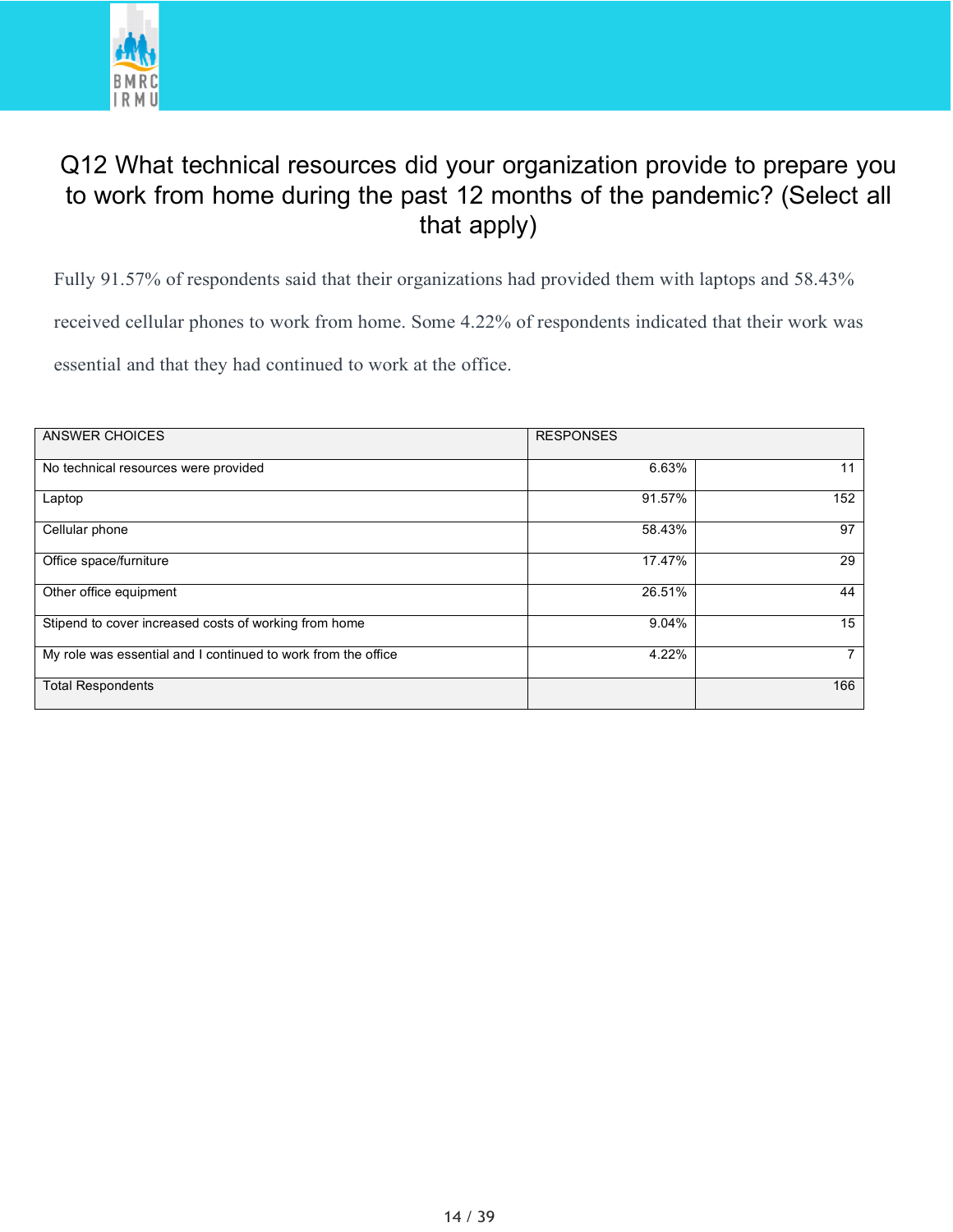

# Q13 Which of the following working from home challenges have you encountered during the past 12 months of the pandemic? (Select all that apply)

The three leading challenges faced by workers working from home were: risk of experiencing mental health/stress related issues (46.15%); inability to maintain life-work balance (45.56%); and, social isolation and economic anxiety (43.79%).

| ANSWER CHOICES                                                                       | <b>RESPONSES</b> |     |
|--------------------------------------------------------------------------------------|------------------|-----|
| None of the above                                                                    | 21.89%           | 37  |
| Manager's inability to oversee virtual teams and autonomous work                     | 8.28%            | 14  |
| Work processes and metrics are not supportive of staff working on flexible schedules | 13.61%           | 23  |
| Access to a comfortable and quiet working space at home                              | 29.59%           | 50  |
| Risk of experiencing mental health/stress related issues                             | 46.15%           | 78  |
| Social isolation and economic anxiety                                                | 43.79%           | 74  |
| Inability to maintain life-work balance                                              | 45.56%           | 77  |
| Difficulty communicating and collaborating virtually with colleagues                 | 25.44%           | 43  |
| Difficulty in demonstrating productivity levels and targets to supervisor            | 18.93%           | 32  |
| <b>Total Respondents</b>                                                             |                  | 169 |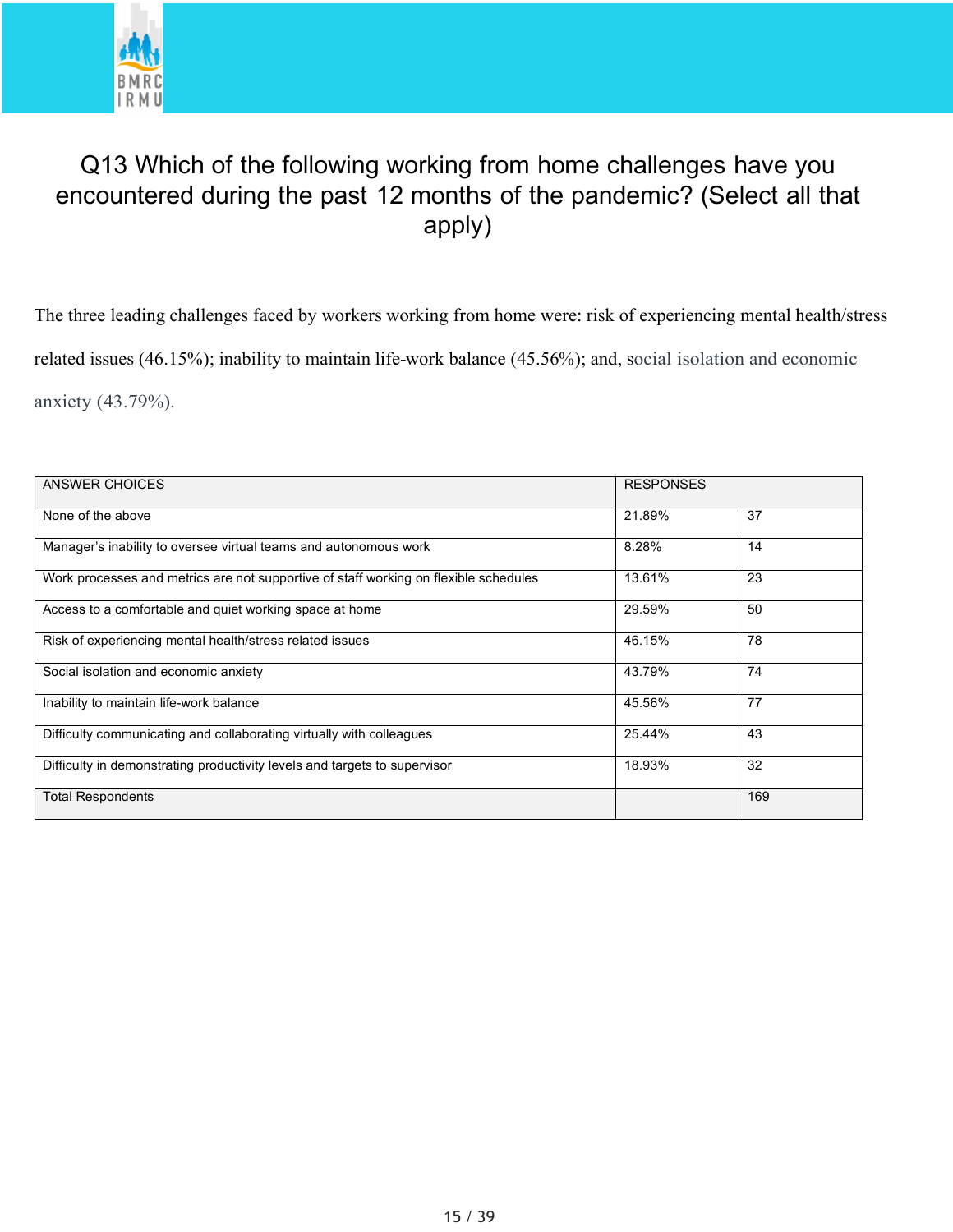

# Q14 During the past 12 months of the pandemic, my productivity from working at home has:

Over half of surveyed workers said their productivity while working at home over the past 12 months had increased

(51.5%) and only 16.76% said their productivity had decreased.

| <b>ANSWER CHOICES</b> | <b>RESPONSES</b> |     |
|-----------------------|------------------|-----|
| Increased a lot       | 34.73%           | 58  |
| Increased a little    | 16.77%           | 28  |
| Stayed the same       | 31.74%           | 53  |
| Decreased a little    | 13.17%           | 22  |
| Decreased a lot       | 3.59%            | 6   |
| <b>TOTAL</b>          |                  | 167 |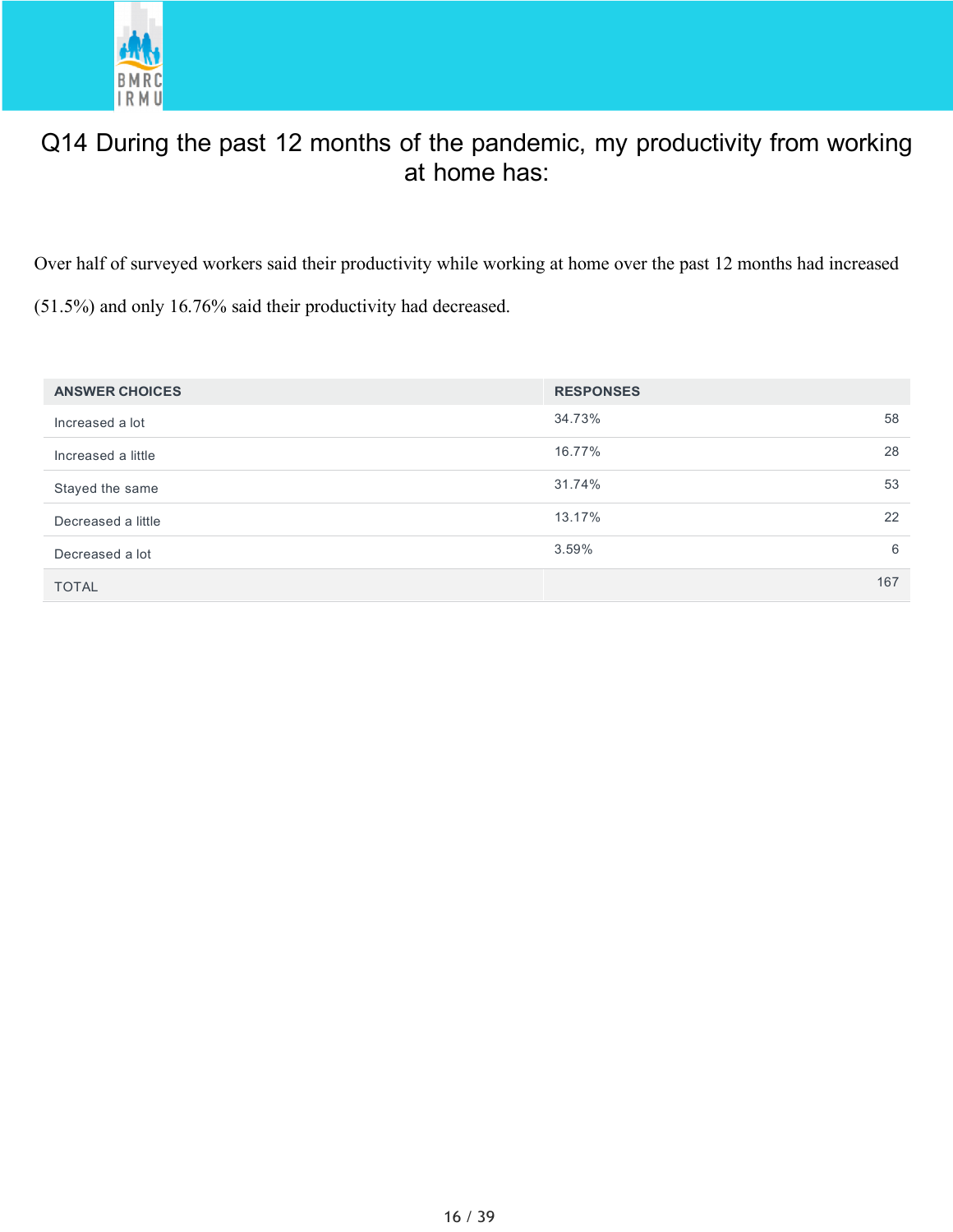

### Q15 If your organization made vaccinations mandatory (2 doses) for a return to the workplace, would you?

A full 77.98% of worker respondents agreed that they would return to work if there were mandatory two dose vaccine mandates in place for their organization. Only 8.93% of respondents disagreed with returning to the workplace under a mandatory vaccination policy. An even larger share, 13.10%, did not know have an opinion at the time of the survey.

| <b>ANSWER CHOICES</b> | <b>RESPONSES</b> |     |
|-----------------------|------------------|-----|
| Agree                 | 77.98%<br>131    |     |
| Disagree              | 8.93%            | 15  |
| Don't Know            | 13.10%           | 22  |
| <b>TOTAL</b>          |                  | 168 |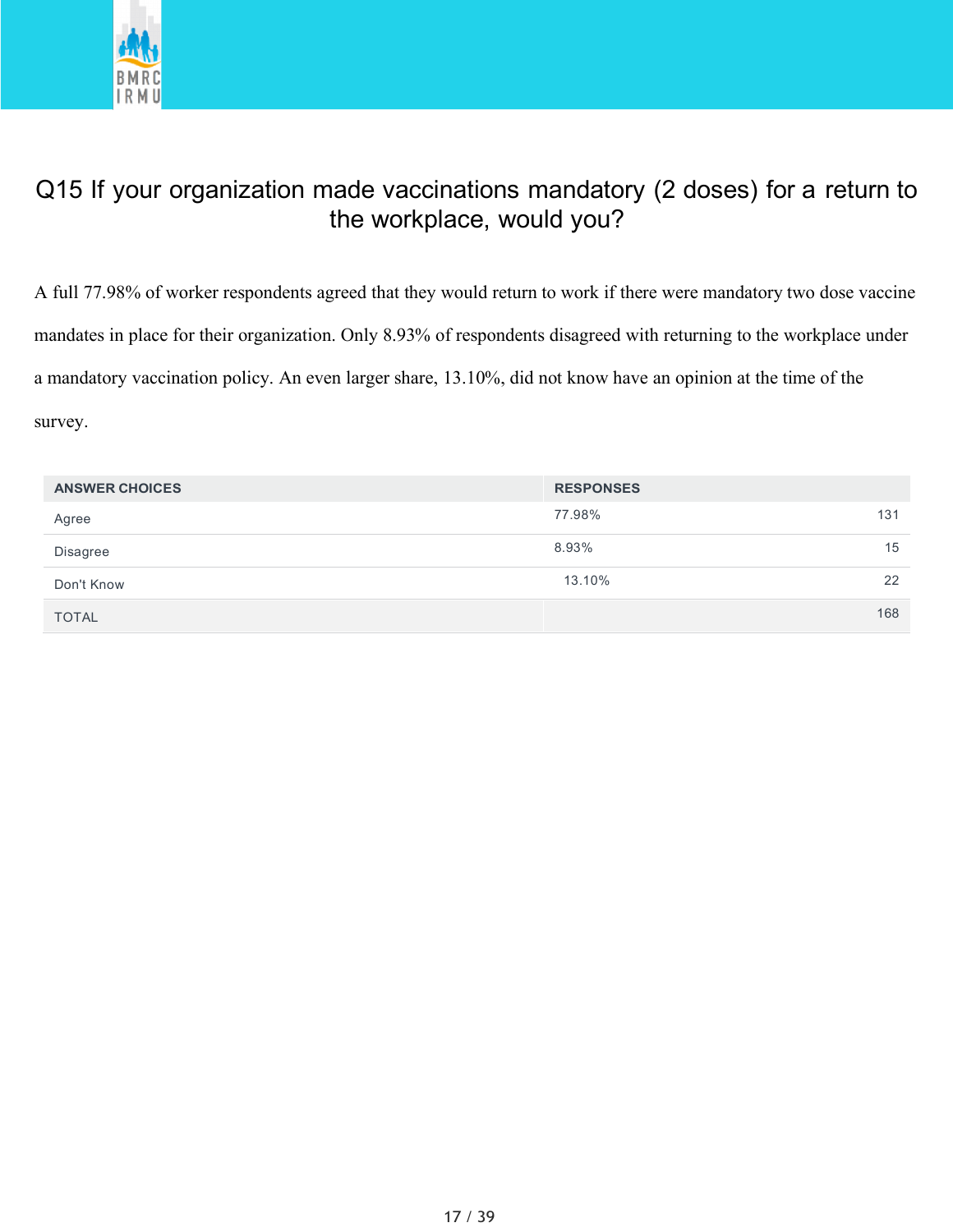

# Q16 If your organization requested you work onsite, would you:

If their employers asked them to work on site, 86.31% said that they would do so.

| <b>ANSWER CHOICES</b> | <b>RESPONSES</b> |             |
|-----------------------|------------------|-------------|
| Accept                | 86.31%           | 145         |
| Refuse                | 13.69%           | 23          |
| Probably would not    | $0.00\%$         | $\Omega$    |
| Definitely would not  | $0.00\%$         | $\mathbf 0$ |
| <b>TOTAL</b>          |                  | 168         |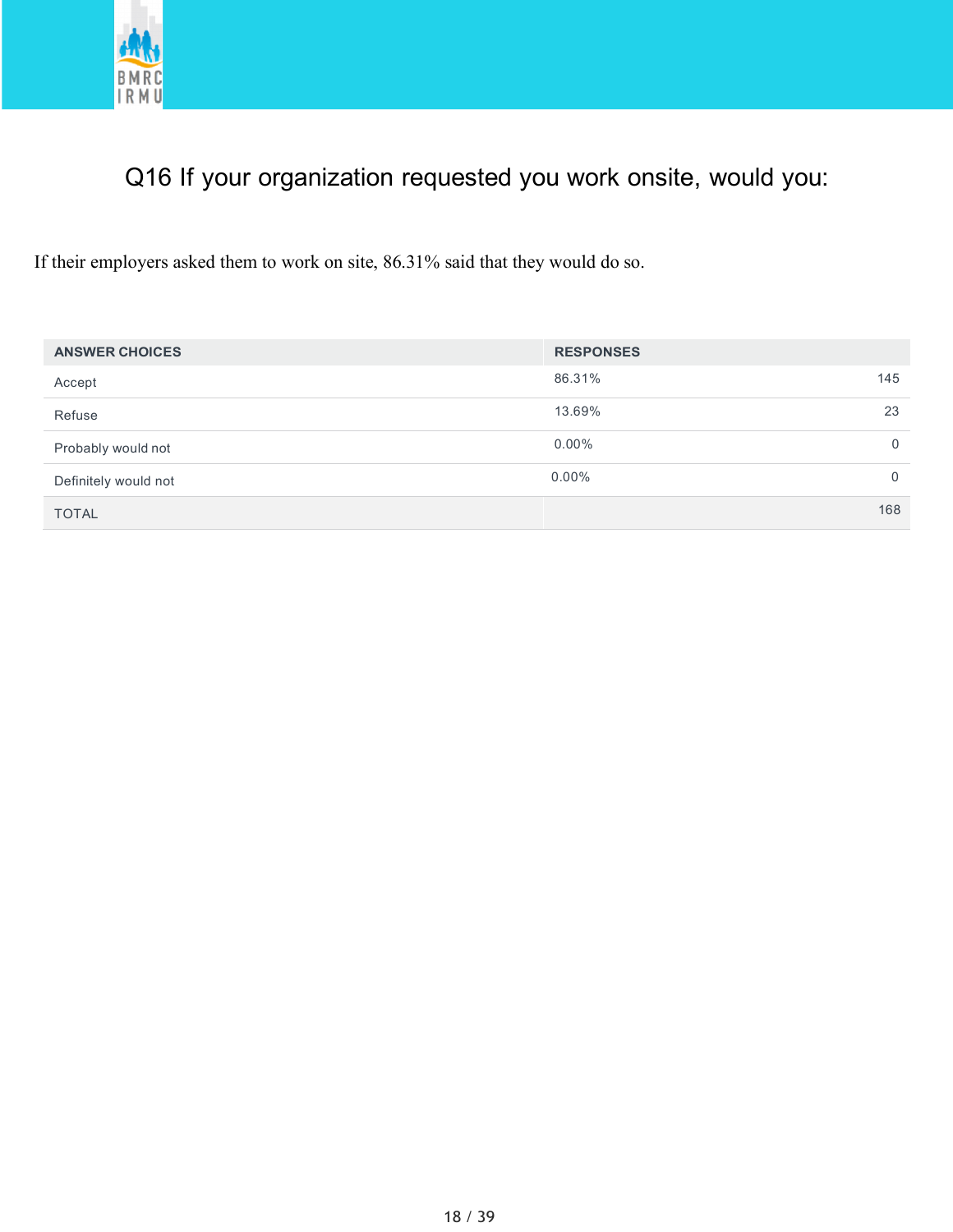

# Q17 I know that I can refuse to work under conditions that I feel are unsafe.

Most workers who responded to this survey know that they can refuse to work under conditions that they feel are unsafe. 87.57% of respondents were aware of their right to refuse unsafe working conditions.

| <b>ANSWER CHOICES</b> | <b>RESPONSES</b> |     |
|-----------------------|------------------|-----|
| Yes                   | 87.57%           | 148 |
| No                    | 12.43%           | 21  |
| <b>TOTAL</b>          |                  | 169 |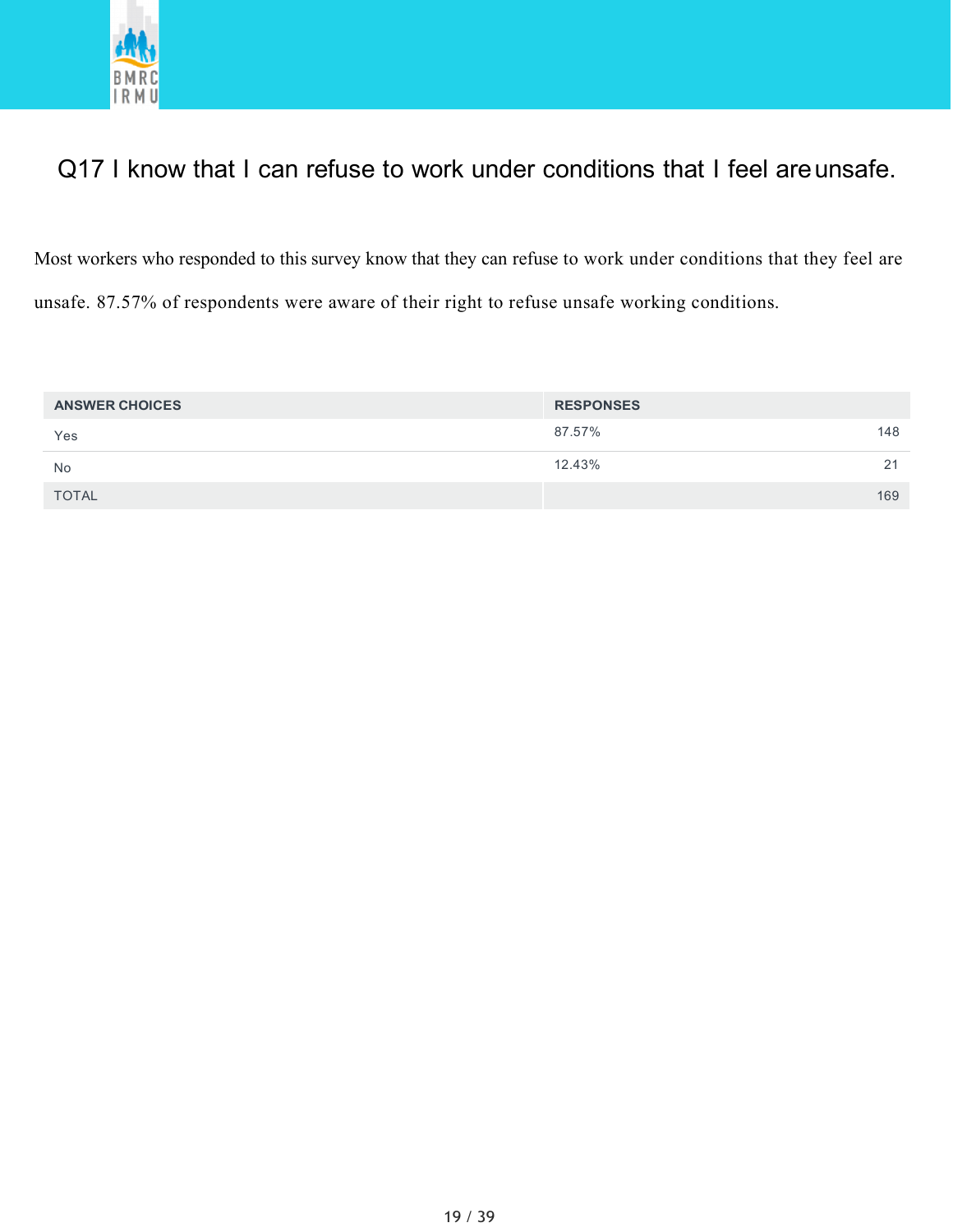

# Q18 If you were able to work part of the time at the office and part of the time at home (hybrid model), how much of your work time would you preferto spend at home?

Respondents were very positive about the possibilities of a hybrid work arrangement with 67.26% reporting that they would like to spend more than half their work time at home. A further 9.52% would prefer to work fully from home. And only 1.79% said no work time at home.

| <b>ANSWER CHOICES</b> | <b>RESPONSES</b> |  |
|-----------------------|------------------|--|
| None                  | 1.79%<br>3       |  |
| Less than half        | 21.43%<br>36     |  |
| More than half        | 67.26%<br>113    |  |
| All                   | 9.52%<br>16      |  |
| <b>TOTAL</b>          | 168              |  |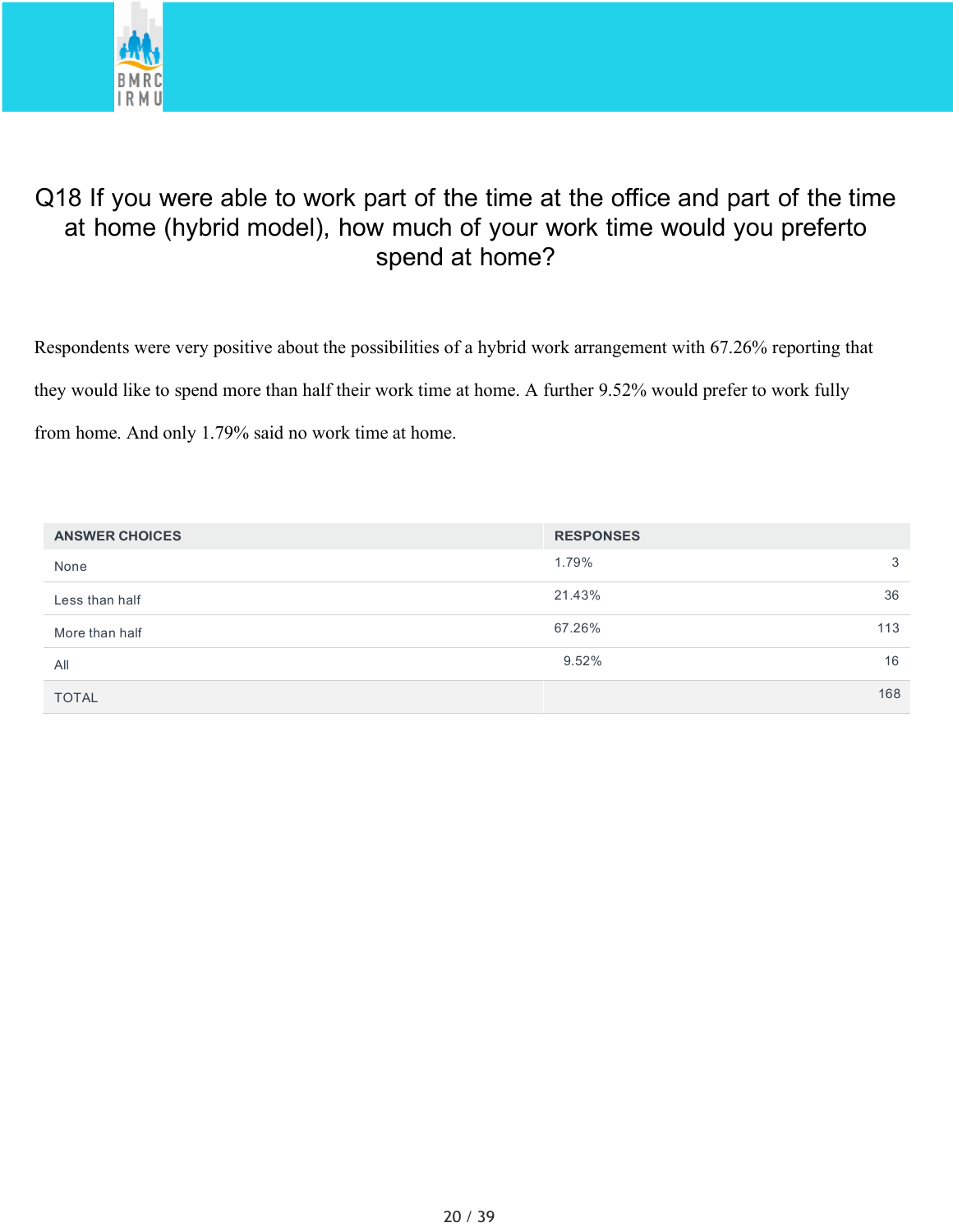

# Q19 Our organization has taken appropriate action in responding to the pandemic in the past 12 months and I have confidence in its ability to overcome the challenges it faces as a result of the pandemic.

The vast majority of surveyed workers agreed (82.25%) that their organization have taken appropriate actions to deal with challenges related to the pandemic.

| <b>ANSWER CHOICES</b>      | <b>RESPONSES</b> |     |
|----------------------------|------------------|-----|
| Strongly agree             | 45.56%           | 77  |
| Agree                      | 36.69%           | 62  |
| Neither agree nor disagree | 13.02%           | 22  |
| <b>Disagree</b>            | 1.78%            | 3   |
| Strongly disagree          | 2.96%            | 5   |
| <b>TOTAL</b>               |                  | 169 |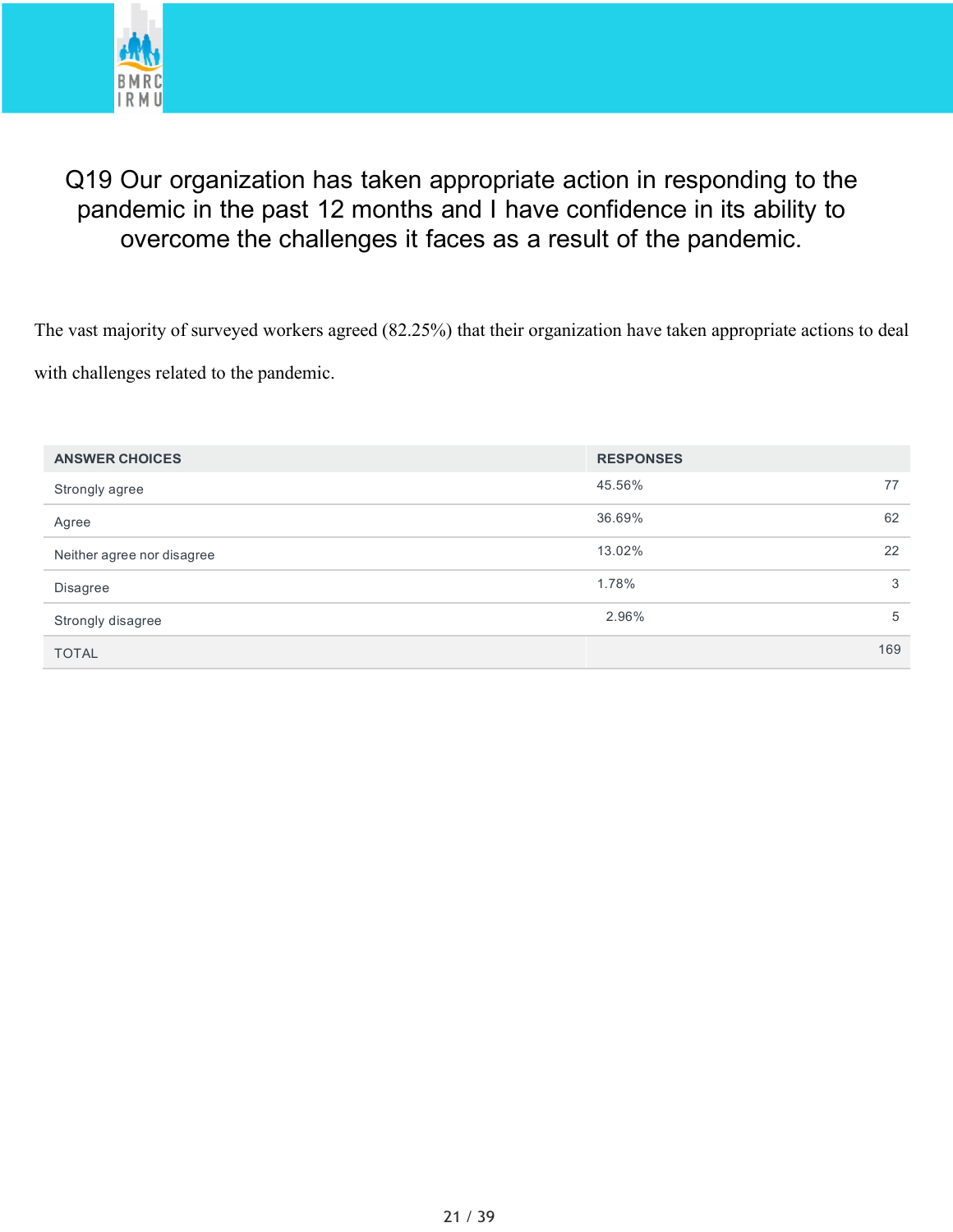

# Q20 During the past 12 months of the pandemic, what did the organization do in response to COVID-19 that has most positively impacted you as a staff member? (Select all that apply)

The three actions taken by organizations over the past 12 months that positively impacted staff were: share tips for physical and emotional well-being (73.17%); encourage social connection (while maintaining physical distance) (48.78%); and, make tools available for virtual workouts, yoga, mindfulness, etc. from home  $(45.12\%)$ .

| ANSWER CHOICES                                                               | <b>RESPONSES</b> |     |
|------------------------------------------------------------------------------|------------------|-----|
| None of the above                                                            | 7.32%            | 12  |
| Share tips for physical and emotional well-being                             | 73.17%           | 120 |
| Encourage social connection (while maintaining physical distance)            | 48.78%           | 80  |
| Encourage social connection through work forums (less focus on productivity) | 32.32%           | 53  |
| Make tools available for virtual workouts, yoga, mindfulness, etc. from home | 45.12%           | 74  |
| No additional steps taken to support workers' well-being                     | 9.15%            | 15  |
| Do Not Know                                                                  | 0.61%            |     |
| <b>Total Respondents</b>                                                     |                  | 164 |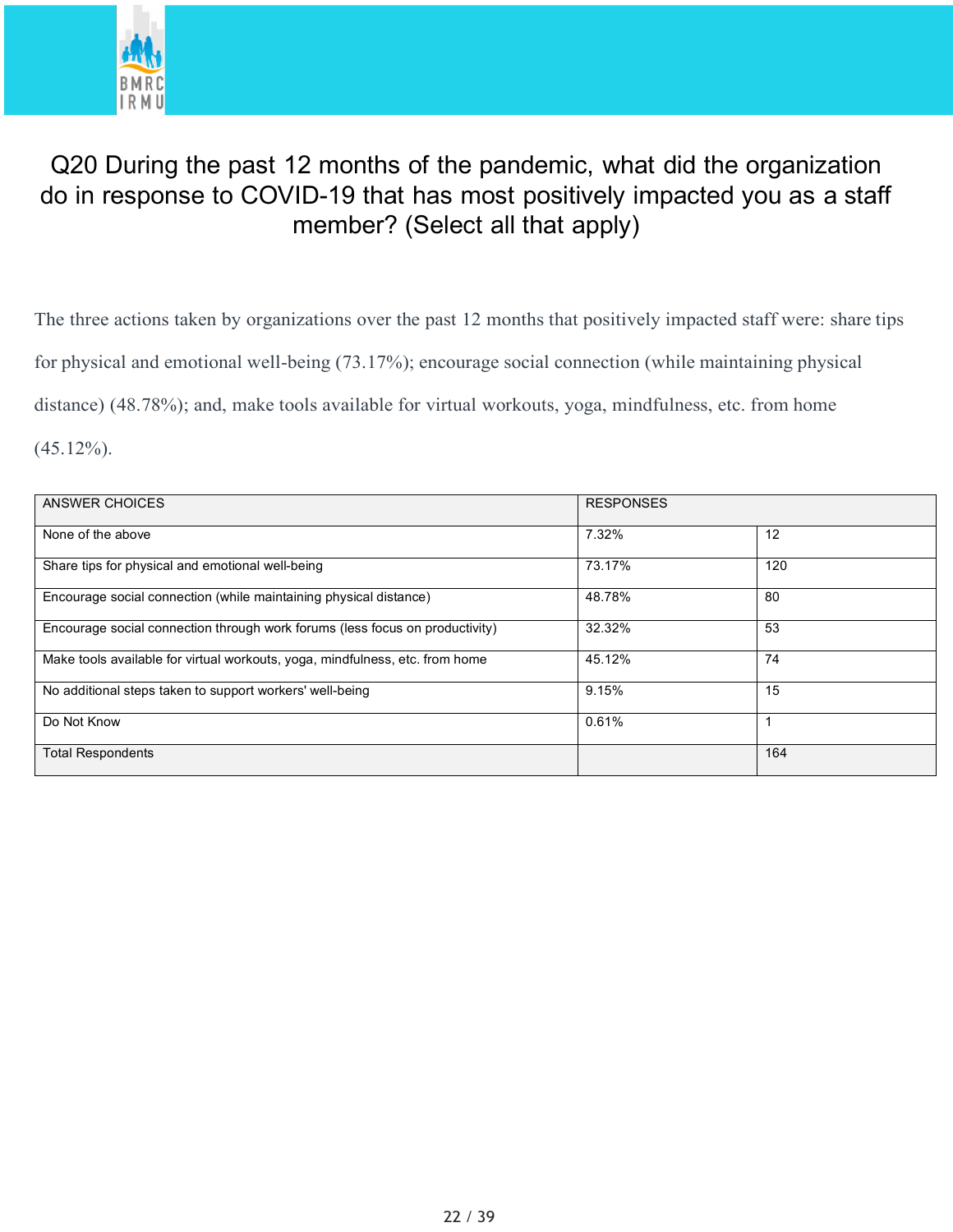

# Q21 During the past 12 months of the pandemic, do you think the organization has done a good job of sharing information regarding COVID-19 with staff members?

The vast majority of respondents (89.22%) felt that their organization had done a good job of communicating with

staff about COVID-19 updates.

| <b>ANSWER CHOICES</b>                                       | <b>RESPONSES</b> |                |
|-------------------------------------------------------------|------------------|----------------|
| Communication with staff has been regularly updated         | 89.22%           | 149            |
| Communication with staff has been inconsistent              | 8.38%            | 14             |
| Communication with staff has been non-existent or difficult | 2.40%            | $\overline{4}$ |
| <b>TOTAL</b>                                                |                  | 167            |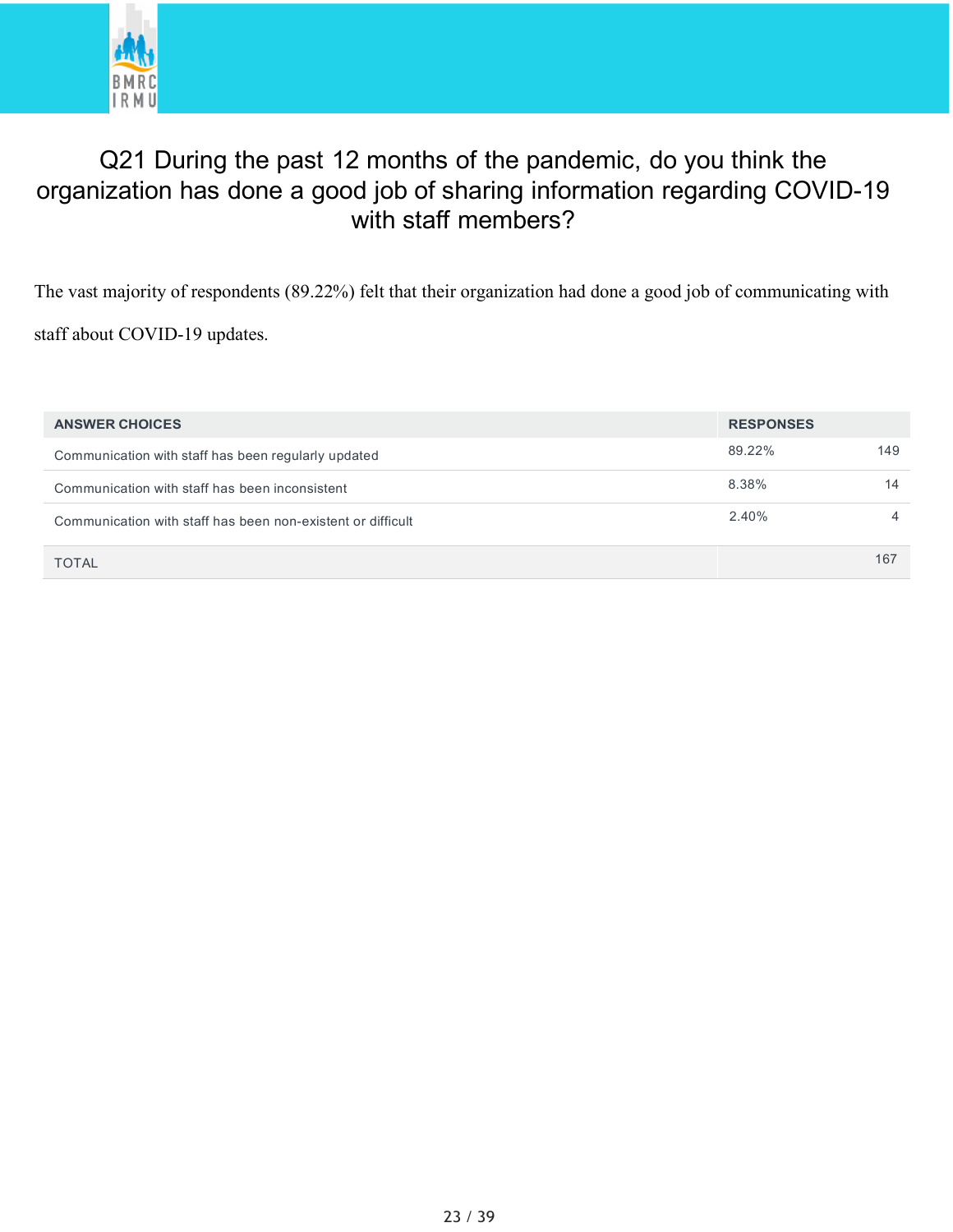

# Q22 Did communication with your team evolve during the past 12 months of the pandemic?

During the past 12 months of the pandemic 48.81% of respondents felt that communication with team member was similar to in-office levels of communication, and a further 22.62% rated levels of communication overall better during the pandemic.

| ANSWER CHOICES                                                                   | <b>RESPONSES</b> |     |
|----------------------------------------------------------------------------------|------------------|-----|
| Similar to in-office levels                                                      | 48.81%           | 82  |
| Difficult to efficiently communicate (bloated emails, long response times, etc.) | 16.07%           | 27  |
| Teamwork and collaboration culture has declined                                  | 11.31%           | 19  |
| Better communication with team members during the pandemic                       | 22.62%           | 38  |
| Don't Know                                                                       | 0.60%            |     |
| <b>Total Respondents</b>                                                         |                  | 168 |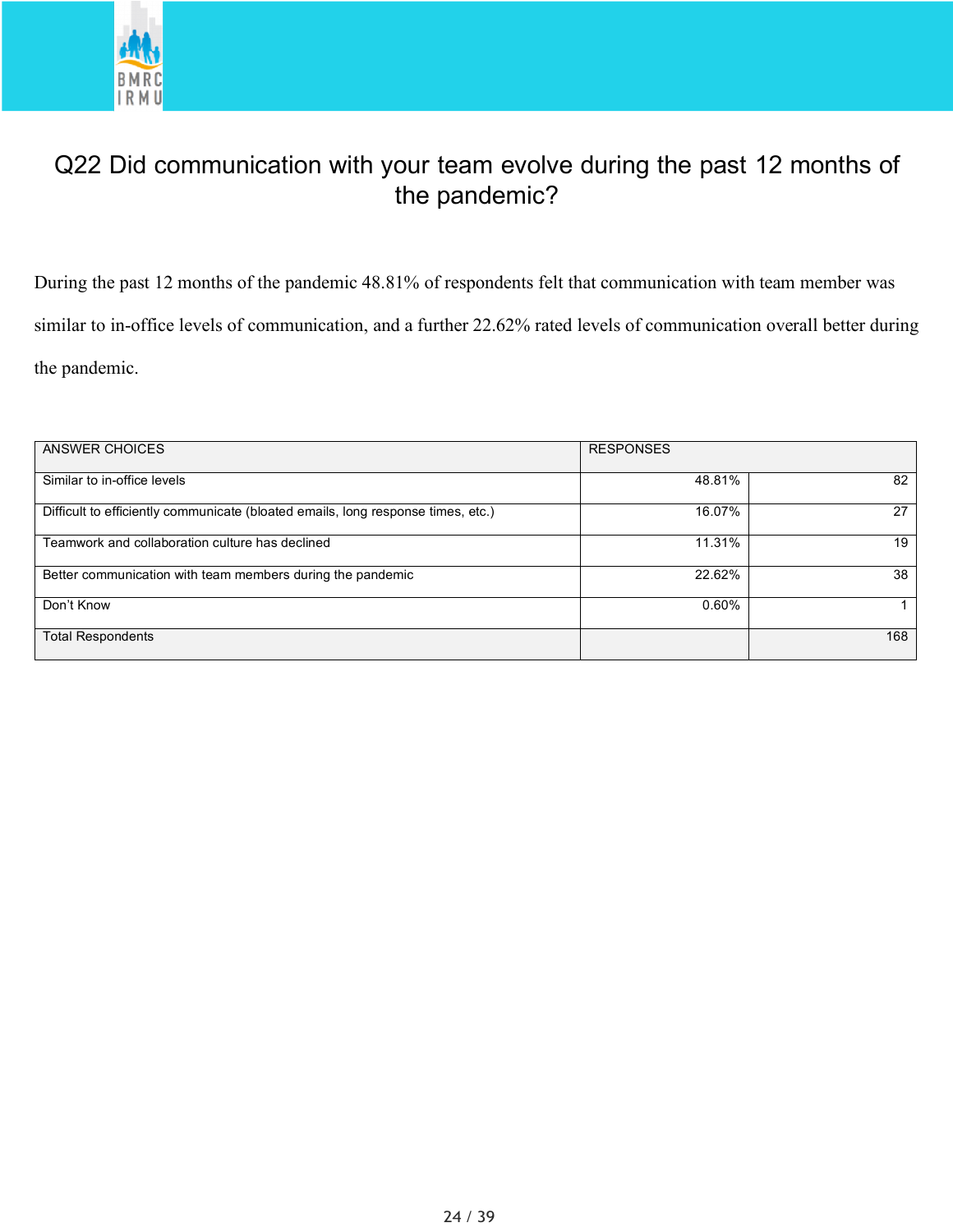

# Q23 Which of the following actions has your organization taken to support staff during the past 12 months of the pandemic? (Select all that apply)

The three leading actions taken by organizations to support staff were: provided adequate information, training, sanitation and personal protective equipment (66.27%); supported staff to ensure continuity of operations (60.24%); and, made screening checklists available to staff members (57.23%). Large numbers of workers mentioned other actions including attempted to understand what staff members were going through (50%); established virtual wellness and socializing events (46.99%), and introduced new programs like mental health (33.739.49%). Only 3.61% of respondents said no action had been taken to support staff.

| <b>ANSWER CHOICES</b>                                                                 | <b>RESPONSES</b> |                |
|---------------------------------------------------------------------------------------|------------------|----------------|
| Introduced new programs like mental health                                            | 33.73%           | 56             |
| Supported staff to ensure continuity of operations                                    | 60.24%           | 100            |
| Established virtual wellness and socializing events                                   | 46.99%           | 78             |
| Provided a stipend for home equipment expenses                                        | 16.27%           | 27             |
| Provided childcare allowances                                                         | $0.00\%$         | $\mathbf 0$    |
| Made special arrangements for employees most susceptible to COVID-19                  | 19.88%           | 33             |
| Attempted to understand what staff members were going through                         | 50.00%           | 83             |
| Made screening checklists available to staff members                                  | 57.23%           | 95             |
| Provided adequate information, training, sanitation and personal protective equipment | 66.27%           | 110            |
| No action was taken by the organization                                               | 3.61%            | 6              |
| Don't Know                                                                            | 1.20%            | $\overline{2}$ |
| <b>Total Respondents</b>                                                              |                  | 166            |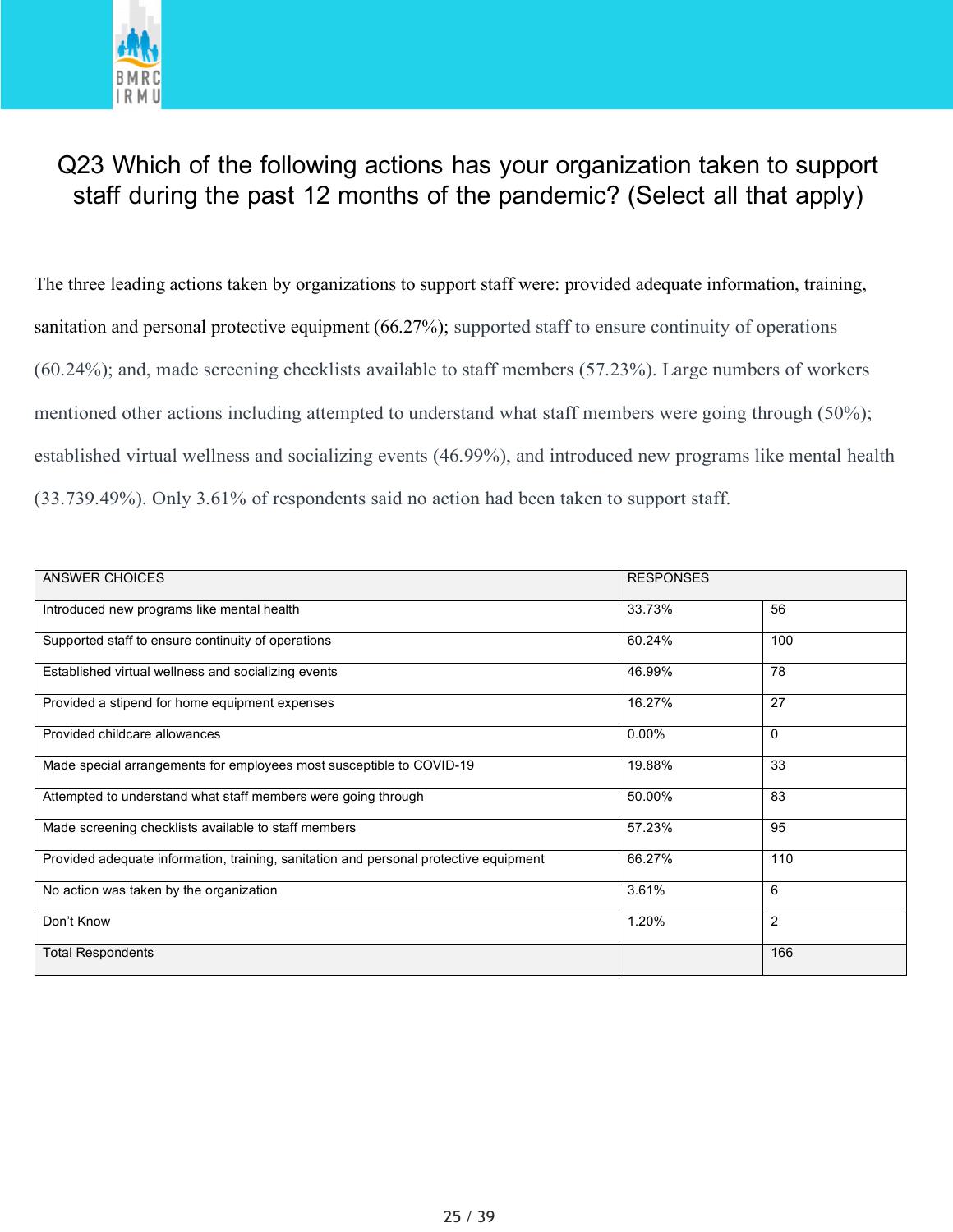

# Q24 What information provided by your organization has worried you the most during the past 12 months of the pandemic? (Select all that apply)

The information provided by their organization that most worried respondents concerned the safety of working conditions in the office (48.82%), followed by employment conditions (31.50%) and employment term  $(25.98\%)$ .

| ANSWER CHOICES                             | <b>RESPONSES</b> |     |  |
|--------------------------------------------|------------------|-----|--|
| Employment term                            | 25.98%           | 33  |  |
| <b>Employment conditions</b>               | 31.50%           | 40  |  |
| Changes in pay and benefit package         | 14.17%           | 18  |  |
| Safety of working conditions in the office | 48.82%           | 62  |  |
| Risk of commute                            | 25.20%           | 32  |  |
| Organization restructuring                 | 25.98%           | 33  |  |
| None                                       | 8.66%            | 11  |  |
| Not Applicable/Don't Know                  | 23.62%           | 30  |  |
| Other                                      | 7.09%            | 9   |  |
| Organization restructuring                 | 25.20%           | 32  |  |
| <b>Total Respondents</b>                   |                  | 127 |  |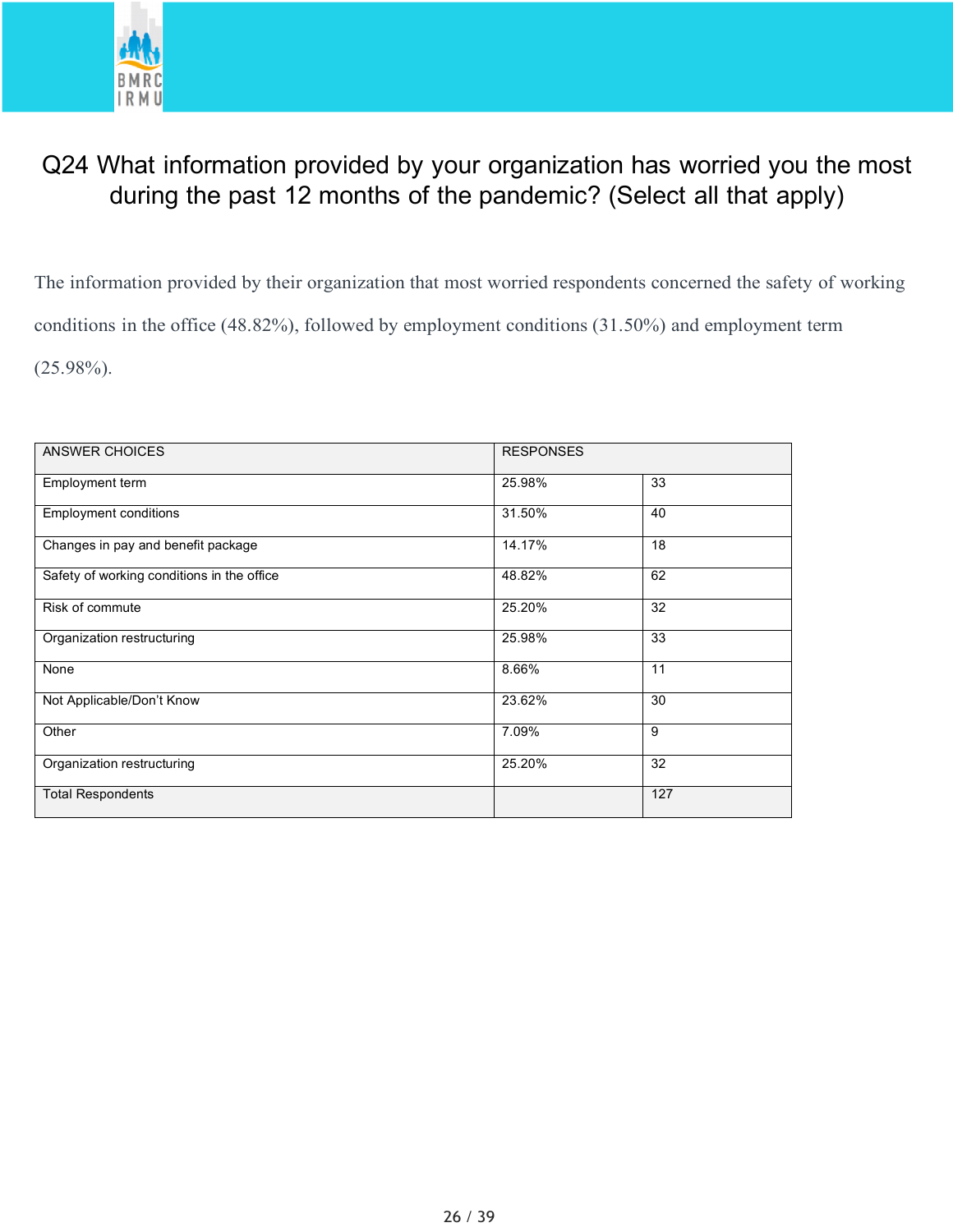

# Q25 Which information from your organization are you presently most interested in receiving? (Select all that apply)

Workers were most interested in receiving information from their organizations concerning hybrid models and return to the office information. The leading three types of information were: guidance on the implementation of a hybrid work model involving a mix of working from home and at the office (60.61%); re-opening plan and policies (48.48%); and, schedules and rotations for staff members as they go back to work at the office (47.88%).

| <b>ANSWER CHOICES</b>                                                                             |        | <b>RESPONSES</b> |  |
|---------------------------------------------------------------------------------------------------|--------|------------------|--|
| Organization's strategic planning document (short- and long-term strategies)                      | 39.39% | 65               |  |
| Organization's Crisis Management Plan                                                             | 32.12% | 53               |  |
| Schedules and rotations for staff members as they go back to work at the office                   | 47.88% | 79               |  |
| New benefit packages                                                                              | 33.33% | 55               |  |
| Guidance on the implementation of a hybrid work model involving a mix of working from home and at | 60.61% | 100              |  |
| the office                                                                                        |        |                  |  |
| Government reports and updates                                                                    | 24.24% | 40               |  |
| Changes to funded services and programs in the organization                                       | 33.33% | 55               |  |
| Re-opening plan and policies                                                                      | 48.48% | 80               |  |
| Motivational articles/encouraging messages                                                        | 27.88% | 46               |  |
| Personal finance guidance/tips in time of crisis                                                  | 16.97% | 28               |  |
| Information on how to work with and care for PPE, and to understand its limitations               | 18.79% | 31               |  |
| Not Applicable                                                                                    | 1.21%  | 2                |  |
| <b>Total Respondents</b>                                                                          |        | 165              |  |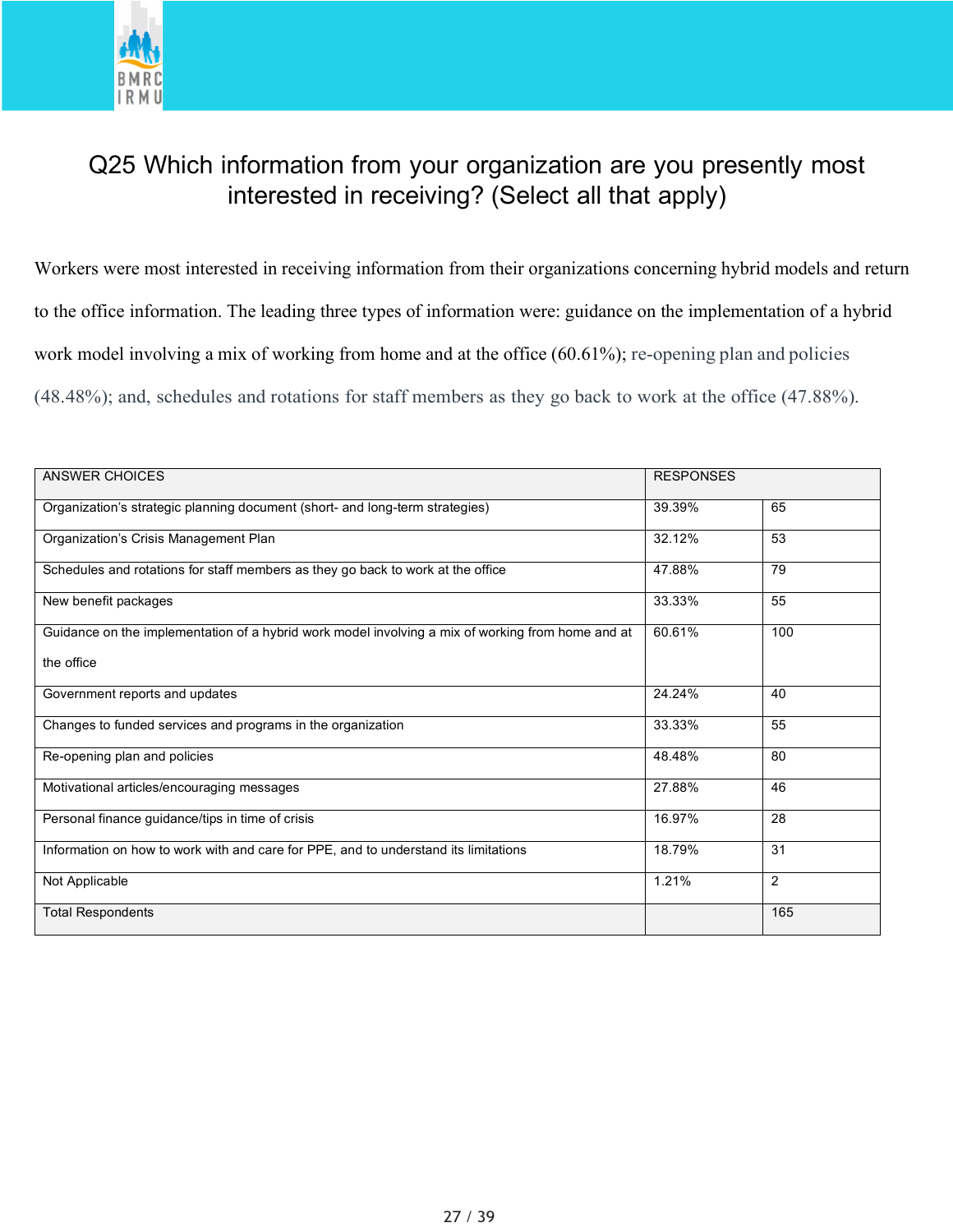

# Q26 Which of the following actions has your organization taken during the past 12 months of the pandemic to support clients? (Select all that apply)

The three leading actions taken to support clients over the past 12 months identified by respondents were: introducing a hybrid model that includes both online and in-person services (67.07%); introducing new virtual platforms for clients to access services (62.20%); establishing virtual guidelines/webinars to provide information  $(56.10\%)$ .

| ANSWER CHOICES                                                                                  | <b>RESPONSES</b> |     |
|-------------------------------------------------------------------------------------------------|------------------|-----|
| Introducing new programs specific to servicing clients remotely                                 | 59.15%           | 97  |
| Introducing a hybrid model that includes both online and in-person services                     | 67.07%           | 110 |
| Developing new policies and guidelines on protecting confidential information collected from    | 37.80%           | 62  |
| clients                                                                                         |                  |     |
| Making screening checklists available to clients in multiple languages                          | 39.63%           | 65  |
| Establishing virtual guidelines/webinars to provide information                                 | 56.10%           | 92  |
| Introducing new virtual platforms for clients to access services                                | 62.20%           | 102 |
| Introducing new virtual platforms or forums for clients to facilitate group meetings            | 51.22%           | 84  |
| Creating alternative ways of reaching most vulnerable clients (e.g. neighborhood delivery/watch | 20.73%           | 34  |
| groups, phone trees, etc.)                                                                      |                  |     |
| Expanded eligibility criteria for services (e.g. international students, migrant workers, etc.) | 18.90%           | 31  |
| Organization deemed essential - never physically closed                                         | 9.76%            | 16  |
| No particular actions have been taken                                                           | 3.66%            | 6   |
| <b>Total Respondents</b>                                                                        |                  | 164 |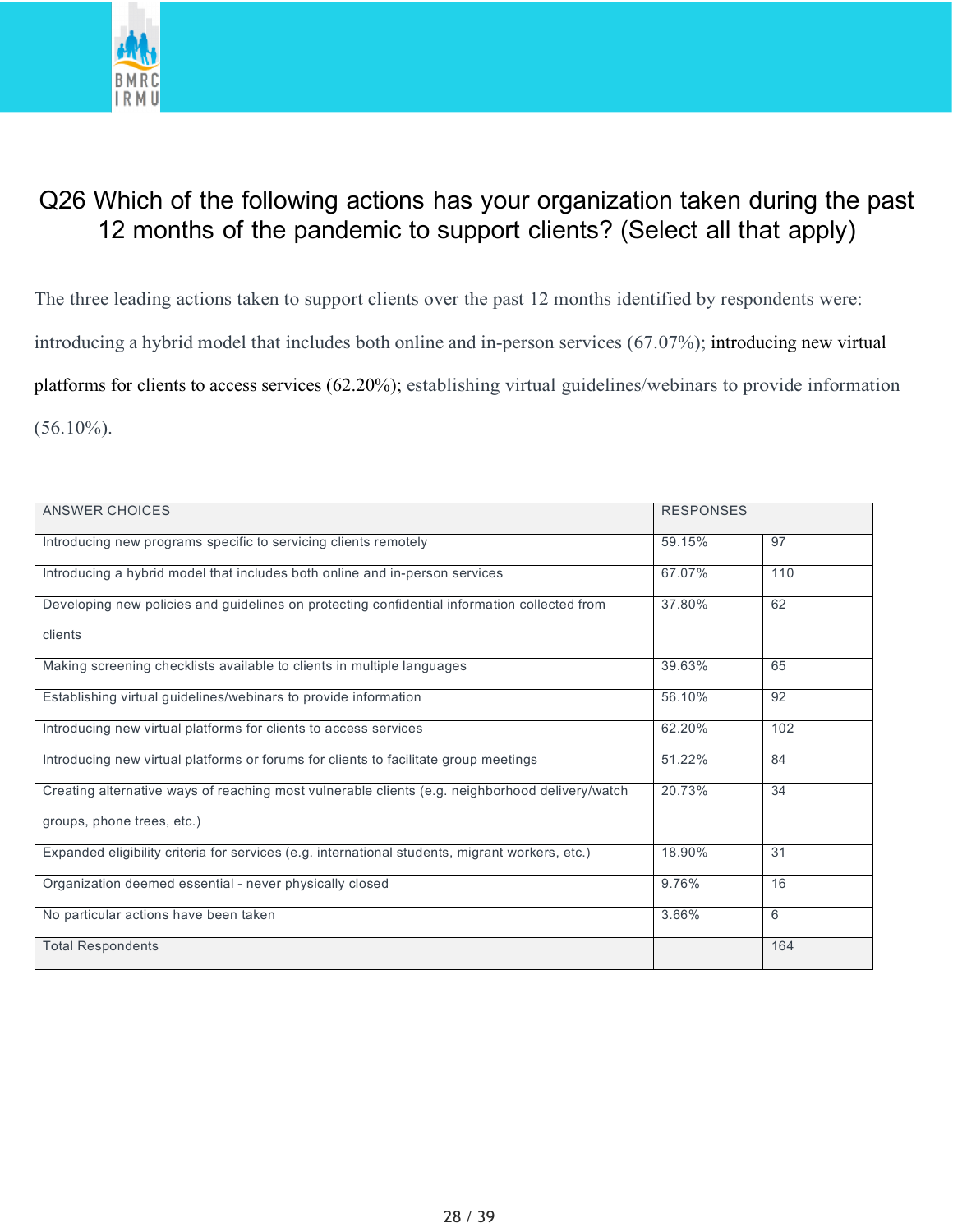

# Q27 In general, have client supports increased during the past 12months of the pandemic?

Most respondents (57.83%) indicated that supports to clients had increased over the past 12 months, with an additional 34.34% saying that the level of supports had stayed the same.

| <b>ANSWER CHOICES</b> | <b>RESPONSES</b> |     |
|-----------------------|------------------|-----|
| Yes                   | 57.83%           | 96  |
| <b>No</b>             | 7.83%            | 13  |
| Stayed the same       | 34.34%           | 57  |
| <b>TOTAL</b>          |                  | 166 |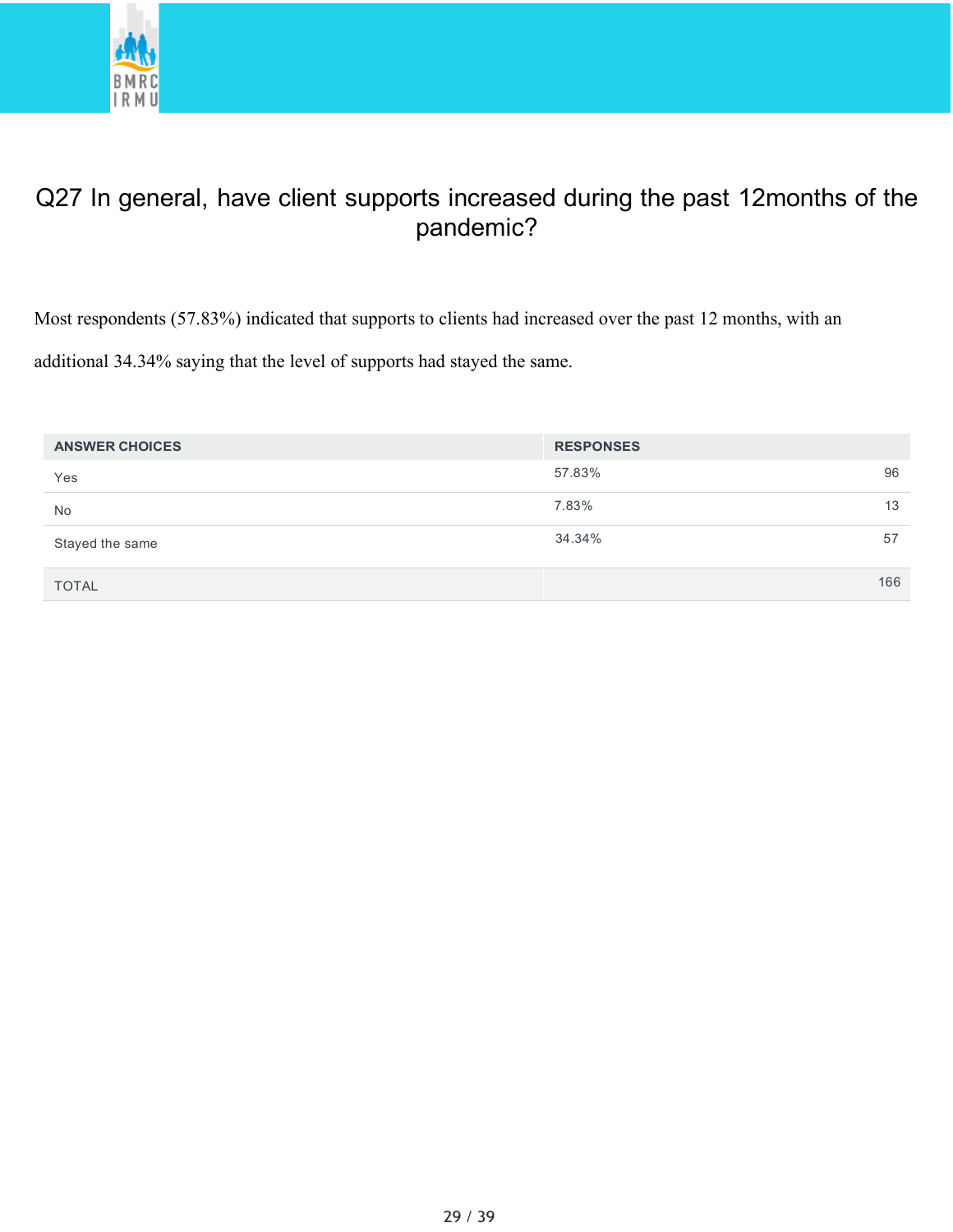

# Q28 For online service delivery, during the past 12 months of the pandemic, did the organization provide:

Respecting online service delivery, 64.46% of respondents said supports increased and only 1.2% indicated a decline in support for online service delivery. More than a third of respondents, 34.34% said supports for online service delivery stayed the same.

| <b>ANSWER CHOICES</b> | <b>RESPONSES</b> |               |
|-----------------------|------------------|---------------|
| More support          | 64.46%           | 107           |
| Less support          | 1.20%            | $\mathcal{D}$ |
| Stayed the same       | 34.34%           | 57            |
| <b>TOTAL</b>          |                  | 166           |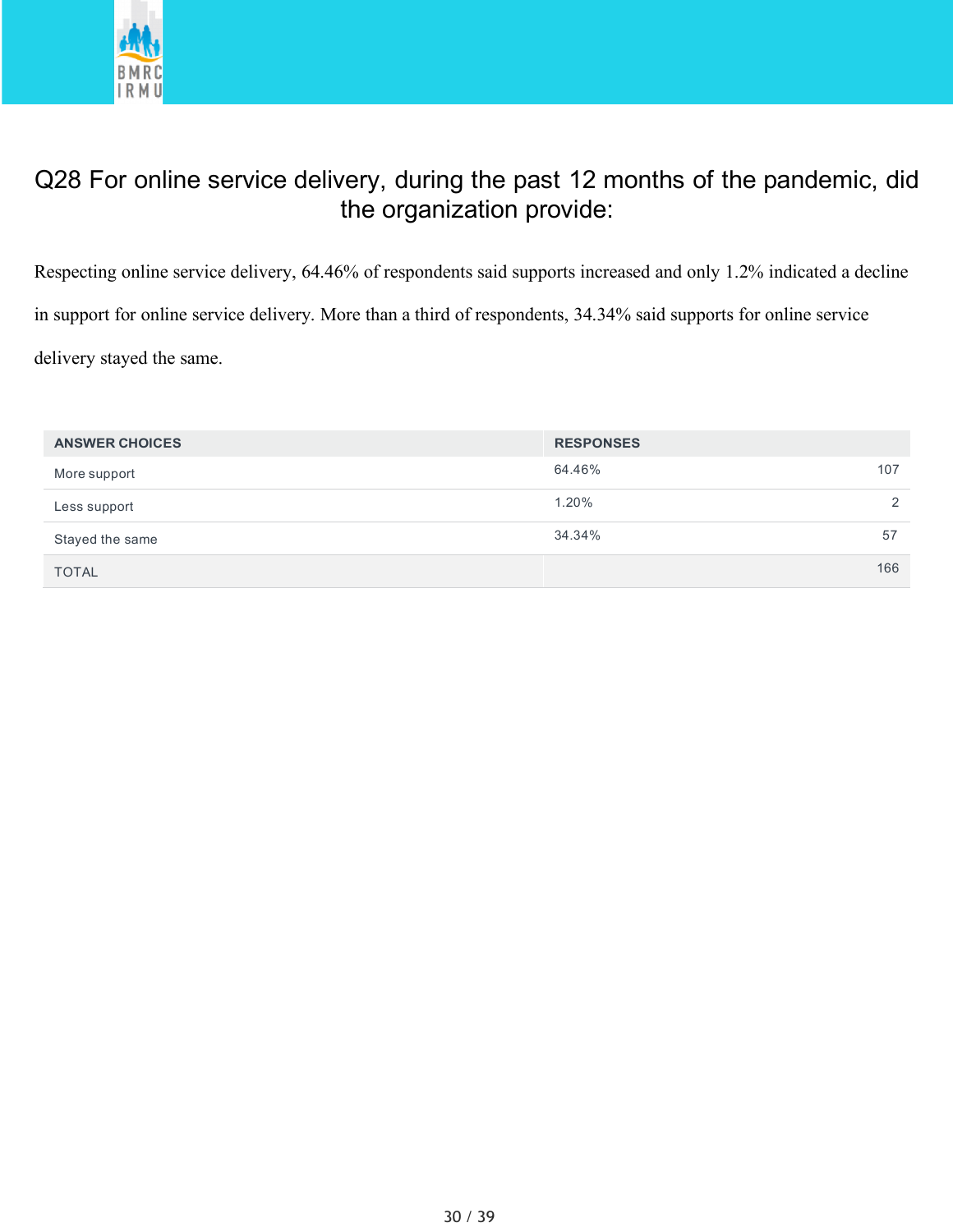

# Q29 How has community outreach and promotion efforts been affected during the past 12 months of the pandemic?

Respondents indicated that community outreach and promotion was challenging over the past 12 months and technology was used to address this issue. Notably, 38.65% said that community outreach and promotion has been difficult; 33.13% said that their organization was making use of new technologies to conduct community outreach and promotion; and 21.47% pointed to specific technologies, webinairs and virtual learning opportunities as ways to enhance outreach.

| <b>ANSWER CHOICES</b>                                                                         |        | <b>RESPONSES</b> |  |
|-----------------------------------------------------------------------------------------------|--------|------------------|--|
| Community outreach and promotion has been difficult                                           | 38.65% | 63               |  |
| Making use of new technologies to conduct community outreach and promotion                    | 33.13% | 54               |  |
| Need for increased virtual webinars/learning opportunities made available remotely to clients | 21.47% | 35               |  |
| Levels remain the same -- Outreach efforts have not been impacted                             | 6.75%  | 11               |  |
| <b>TOTAL</b>                                                                                  |        | 163              |  |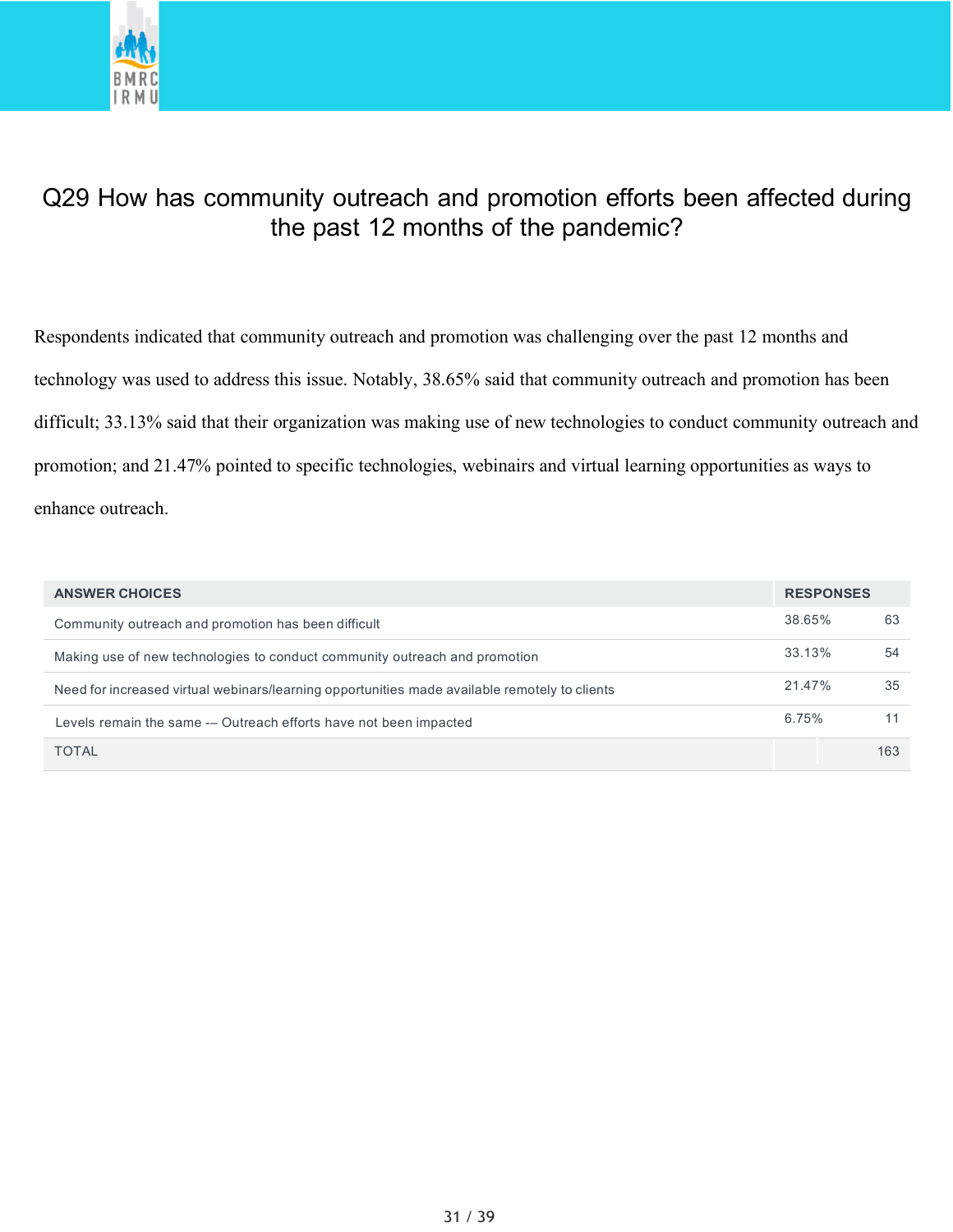

# Q30 Has your organization had difficulty with clients who faced digital access barriers during the past 12 months of the pandemic?

78.05% of respondents said their organization has had difficulties with ensuring that all clients have digital access over the past 12 months.

| <b>ANSWER CHOICES</b> | <b>RESPONSES</b> |
|-----------------------|------------------|
| Yes                   | 78.05%<br>128    |
| <b>No</b>             | 21.95%<br>36     |
| <b>TOTAL</b>          | 164              |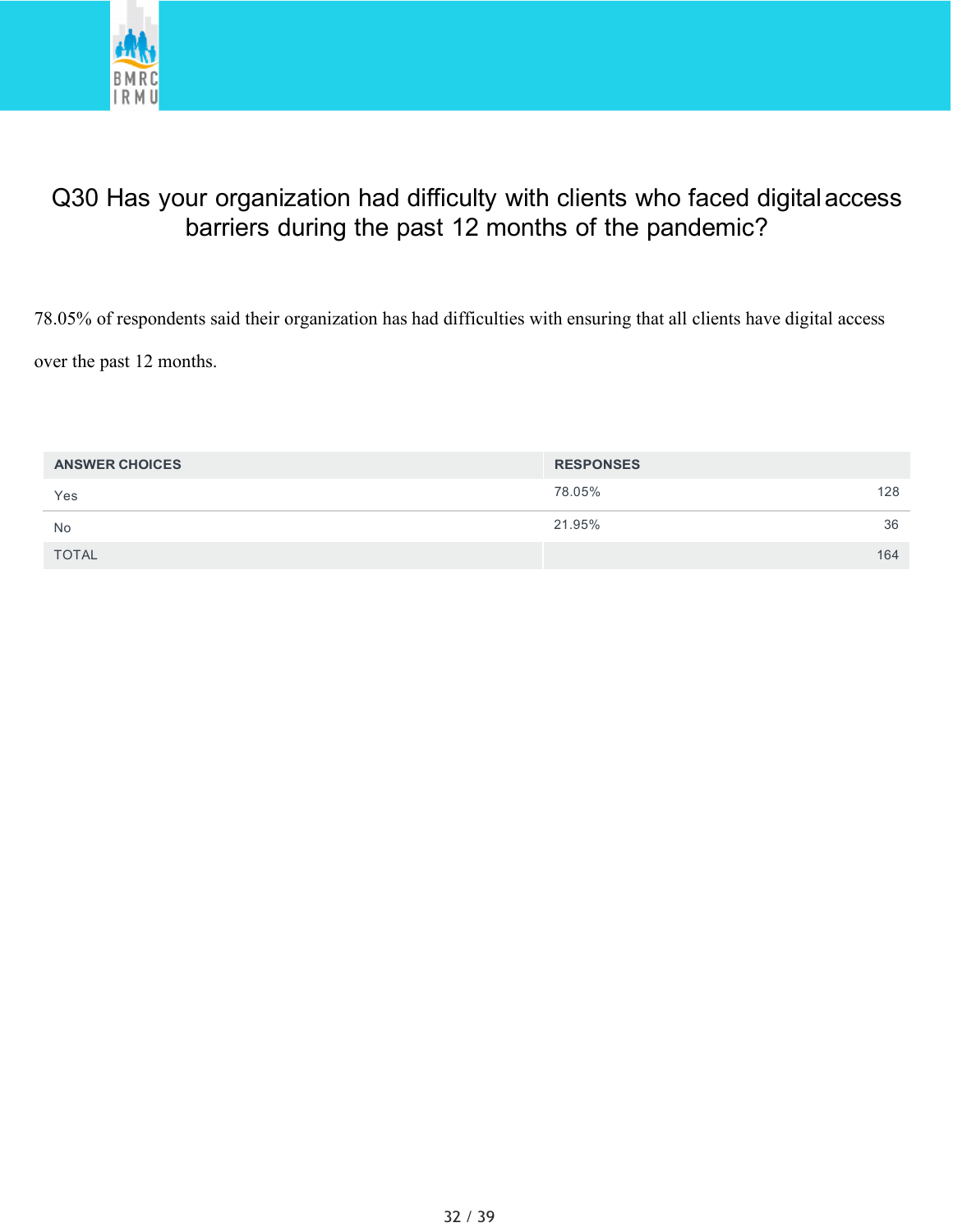

# Q31 What has been the level of impact on the following aspects of your work with clients during the past 12 months of the pandemic?

When asked how much ten aspects of their work were impacted by the pandemic in the last 12 months, various responses were forthcoming. In general, there was a strongly bifurcated response between positive and negative impacts. In all cases, responses were weighted to the positive impact side of the question. For questions about information access and client trust, there was also a 'no impact' response from the majority of workers. The positive verses negative effect responses for specific questions are as follows:

| Client outreach                | 43.31% vs 42.67% |
|--------------------------------|------------------|
| Promotion of services          | 41.87% vs 33.13% |
| New client levels              | 43.40% vs 39.02% |
| Returning client levels        | 41.88% vs 17.50% |
| Intake process for new clients | 38.13% vs 31.88% |
| Access to client files         | 30.00% vs 17.50% |
| Advocacy for clients           | 37.58% vs 19.11% |
| Group work/activities          | 47.80% vs 35.22% |
| Securing client information    | 29.37% vs 13.75% |
| Client trust                   | 33.33% vs 15.73% |
| Program delivery to clients    | 45.28% vs 22.54% |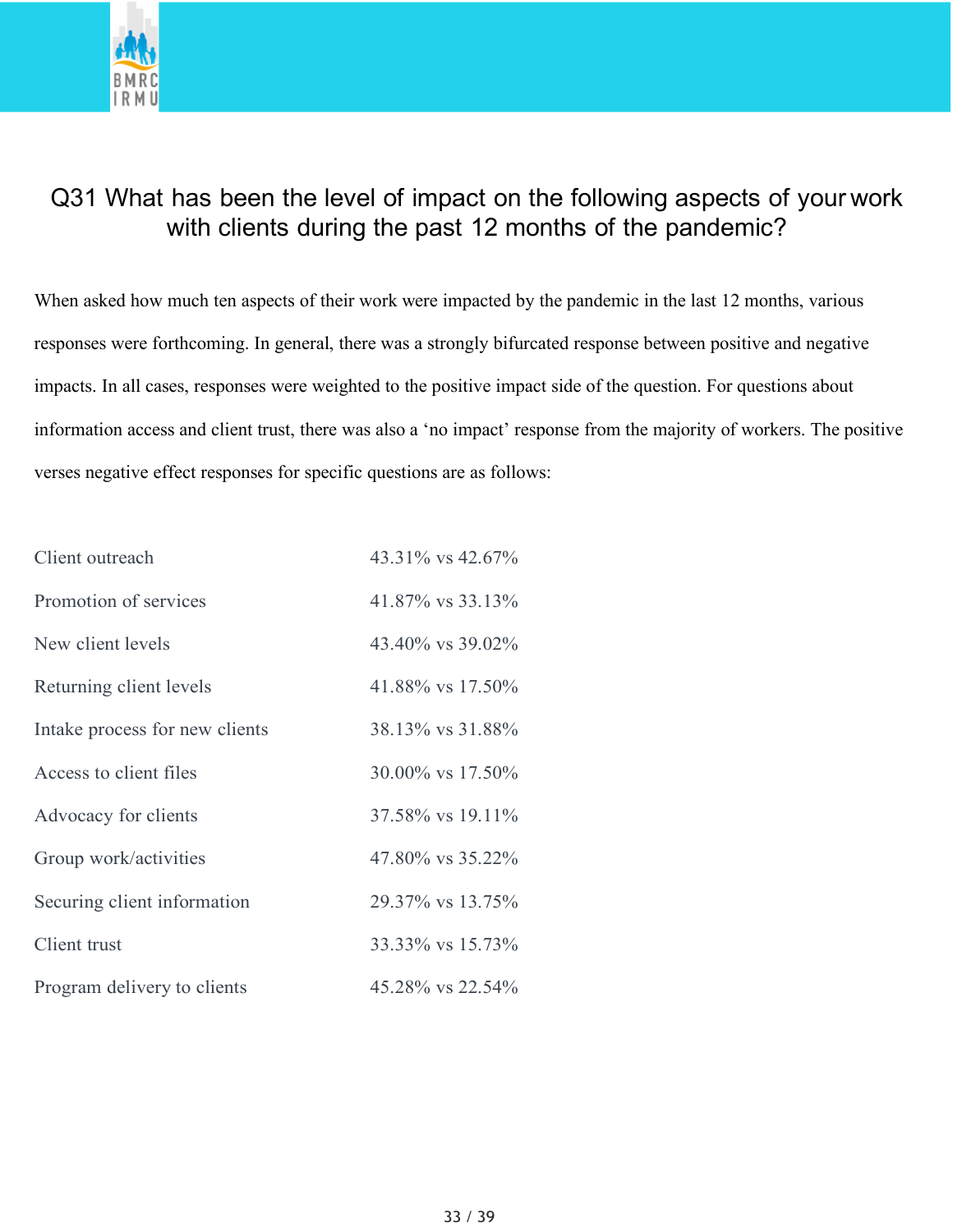

|                                   | <b>POSITIVELY</b><br><b>AFFECTED</b> | <b>MODERATELY</b><br><b>AFFECTED</b> | <b>NOT</b><br><b>AFFECTED</b> | <b>NEGATIVELY</b><br><b>AFFECTED</b> | <b>SEVERLY</b><br><b>NEGATIVELY</b><br><b>AFFECTED</b> | <b>TOTAL</b> | <b>WEIGHTED</b><br><b>AVERAGE</b> |
|-----------------------------------|--------------------------------------|--------------------------------------|-------------------------------|--------------------------------------|--------------------------------------------------------|--------------|-----------------------------------|
| Client outreach                   | 14.01%<br>22                         | 29.30%<br>46                         | 14.01%<br>22                  | 36.94%<br>58                         | 5.73%<br>9                                             | 157          | 2.91                              |
| Promotion of<br>services          | 16.25%<br>26                         | 25.62%<br>41                         | 25.00%<br>40                  | 30.63%<br>49                         | 2.50%<br>4                                             | 160          | 2.77                              |
| New client<br>levels              | 14.47%<br>23                         | 28.93%<br>46                         | 16.98%<br>27                  | 29.56%<br>47                         | 10.06%<br>16                                           | 159          | 2.92                              |
| Returning client<br>levels        | 20.00%<br>32                         | 21.88%<br>35                         | 40.63%<br>65                  | 17.50%<br>28                         | 0.00%<br>$\mathbf 0$                                   | 160          | 2.56                              |
| Intake process<br>for new clients | 10.00%<br>16                         | 28.13%<br>45                         | 30.00%<br>48                  | 27.50%<br>44                         | 4.38%<br>$\overline{7}$                                | 160          | 2.88                              |
| Access to client<br>files         | 12.50%<br>20                         | 17.50%<br>28                         | 52.50%<br>84                  | 16.25%<br>26                         | 1.25%<br>2                                             | 160          | 2.76                              |
| Advocacy for<br>clients           | 15.29%<br>24                         | 22.29%<br>35                         | 43.31%<br>68                  | 17.20%<br>27                         | 1.91%<br>3                                             | 157          | 2.68                              |
| Group<br>work/activities          | 15.72%<br>25                         | 32.08%<br>51                         | 16.98%<br>27                  | 27.67%<br>44                         | 7.55%<br>12                                            | 159          | 2.79                              |
| Securing client<br>information    | 15.00%<br>24                         | 14.37%<br>23                         | 56.88%<br>91                  | 12.50%<br>20                         | 1.25%<br>2                                             | 160          | 2.71                              |
| Client trust                      | 15.09%<br>24                         | 18.24%<br>29                         | 50.94%<br>81                  | 14.47%<br>23                         | 1.26%<br>$\overline{2}$                                | 159          | 2.69                              |
| Program<br>delivery to<br>clients | 15.09%<br>24                         | 30.19%<br>48                         | 32.08%<br>51                  | 21.38%<br>34                         | 1.26%<br>$\overline{2}$                                | 159          | 2.64                              |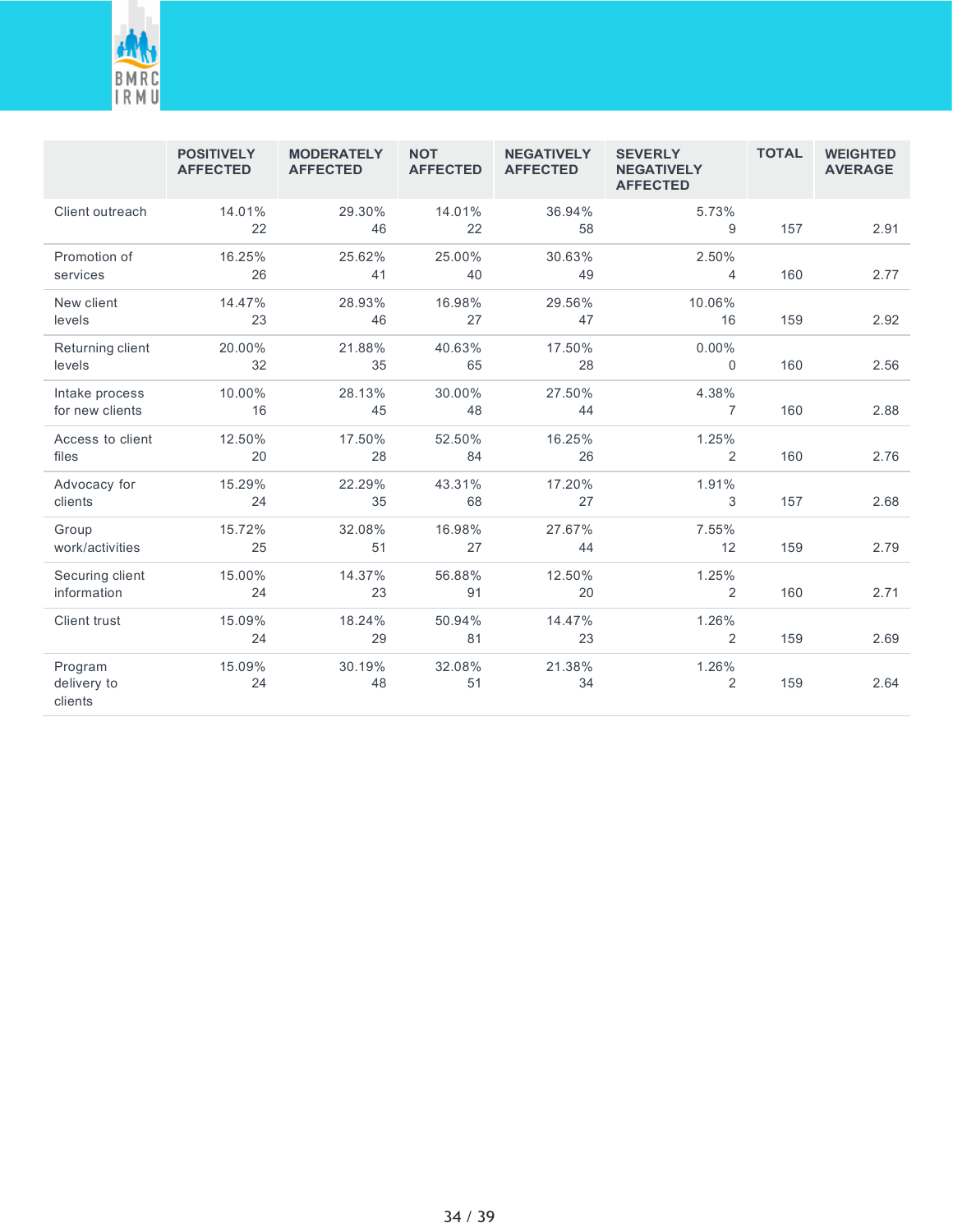

## Q32 In your opinion, did your organization prioritize the needs of staff, budget or clients during the past 12 months of the pandemic?

A large majority of respondents (66.25%) said that their organizations had equally prioritized workers,

community/clients and funding/revenue during the past 12 months.

| <b>ANSWER CHOICES</b>         | <b>RESPONSES</b> |     |
|-------------------------------|------------------|-----|
| Prioritized workers           | 8.75%            | 14  |
| Prioritized community/clients | 16.88%           | 27  |
| Prioritized funding/revenue   | 9.38%            | 15  |
| All were equally prioritized  | 66.25%           | 106 |
| Don't know                    | 2.50%            | 4   |
| <b>TOTAL</b>                  |                  | 160 |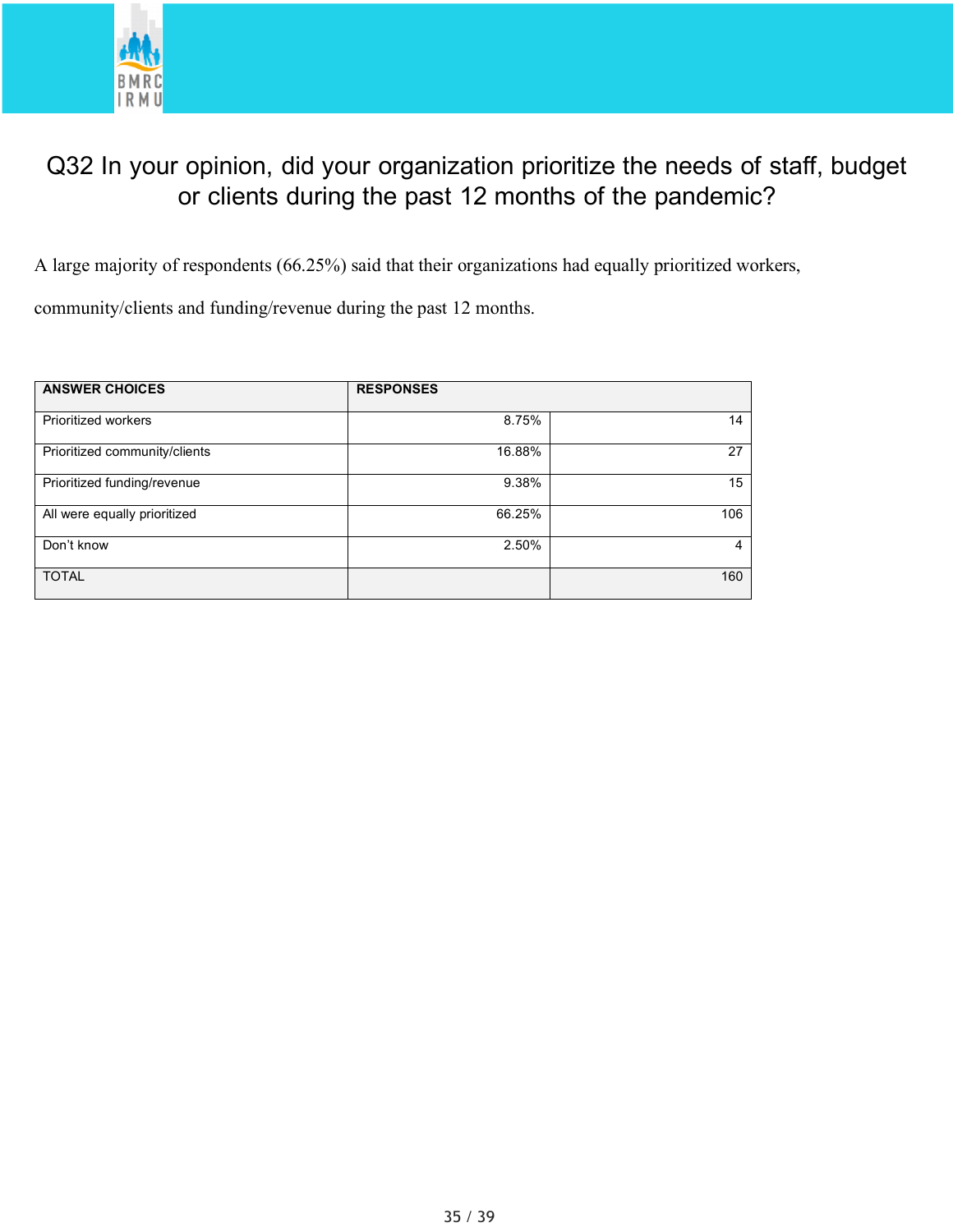

# Q33 Have you been able to achieve pre-COVID levels of service delivery to clients during the past 12 months of the pandemic?

A firm majority (59.91%) of respondents said that their organization had achieved pre-COVID levels of service in the past 12 months. A further 30.3% said that while their organization had not yet returned to pre-COVID levels of service, they were very close to this achievement.

| <b>ANSWER CHOICES</b>                | <b>RESPONSES</b> |     |
|--------------------------------------|------------------|-----|
| Yes                                  | 50.91%           | 84  |
| No, we are very far from our targets | 12.73%           | 21  |
| No, but we are close                 | 30.30%           | 50  |
| Not applicable                       | $6.06\%$         | 10  |
| <b>TOTAL</b>                         |                  | 165 |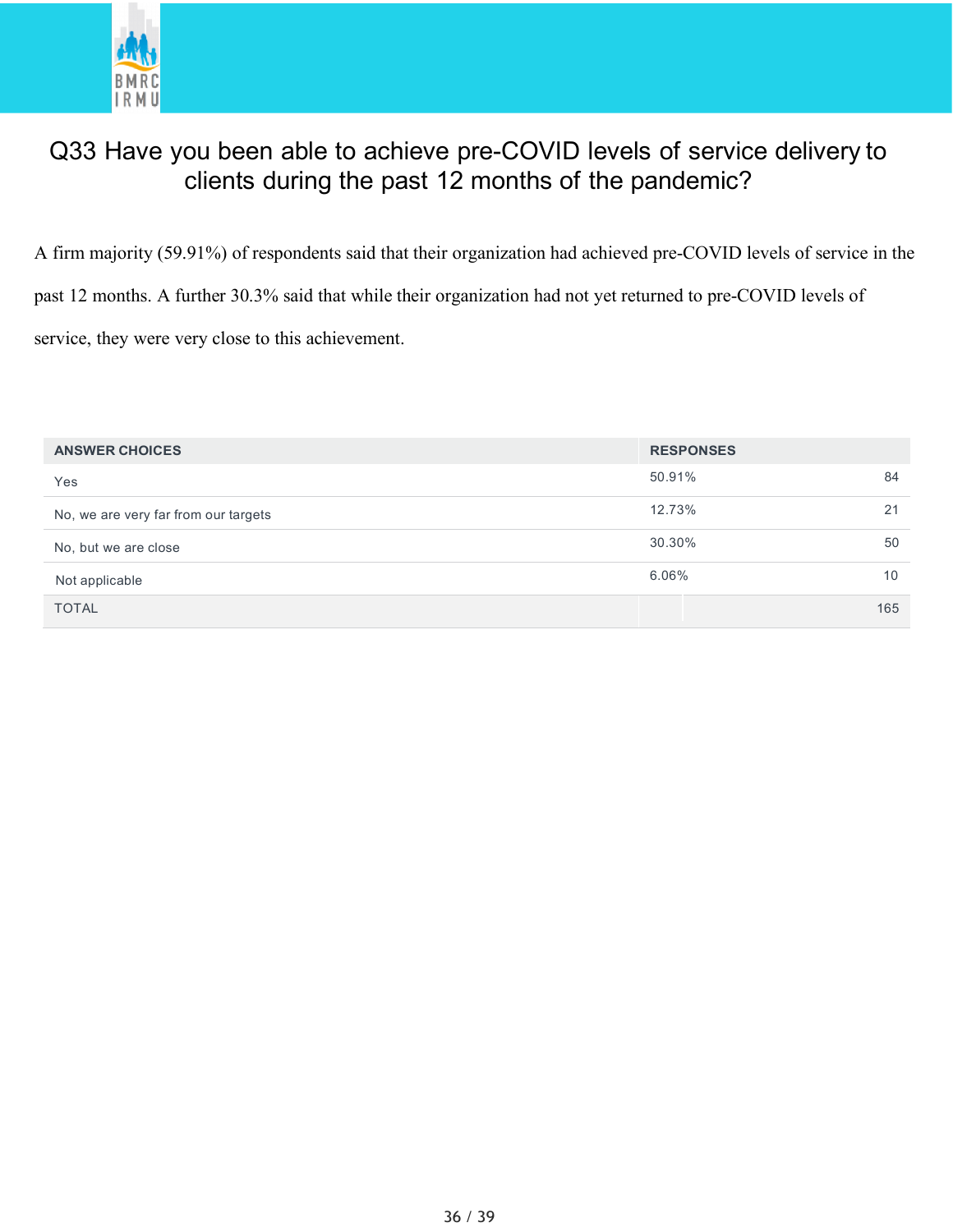

# Q34 In your opinion, how would your clients rate the quality of services available to them during the past 12 months of the pandemic?

When asked whether they thought clients were satisfied with the quality of services in the past 12 months, there was a near universal sentiment that clients were satisfied. 34.55% said clients were pleased and 30.3% indicated that clients were equally pleased as pre-pandemic levels of satisfaction. Only 3.64% indicated clients were discontented with the quality of services during the past 12 months of the pandemic.

| <b>ANSWER CHOICES</b>                                             | <b>RESPONSES</b> |     |
|-------------------------------------------------------------------|------------------|-----|
| Equally pleased as pre-pandemic levels                            | 30.30%           | 50  |
| Pleased                                                           | 34.55%           | 57  |
| Satisfied                                                         | 31.52%           | 52  |
| <b>Discontent</b>                                                 | $3.03\%$         | 5   |
| Very upset with the new modes of service delivery or lack thereof | 0.61%            |     |
| <b>TOTAL</b>                                                      |                  | 165 |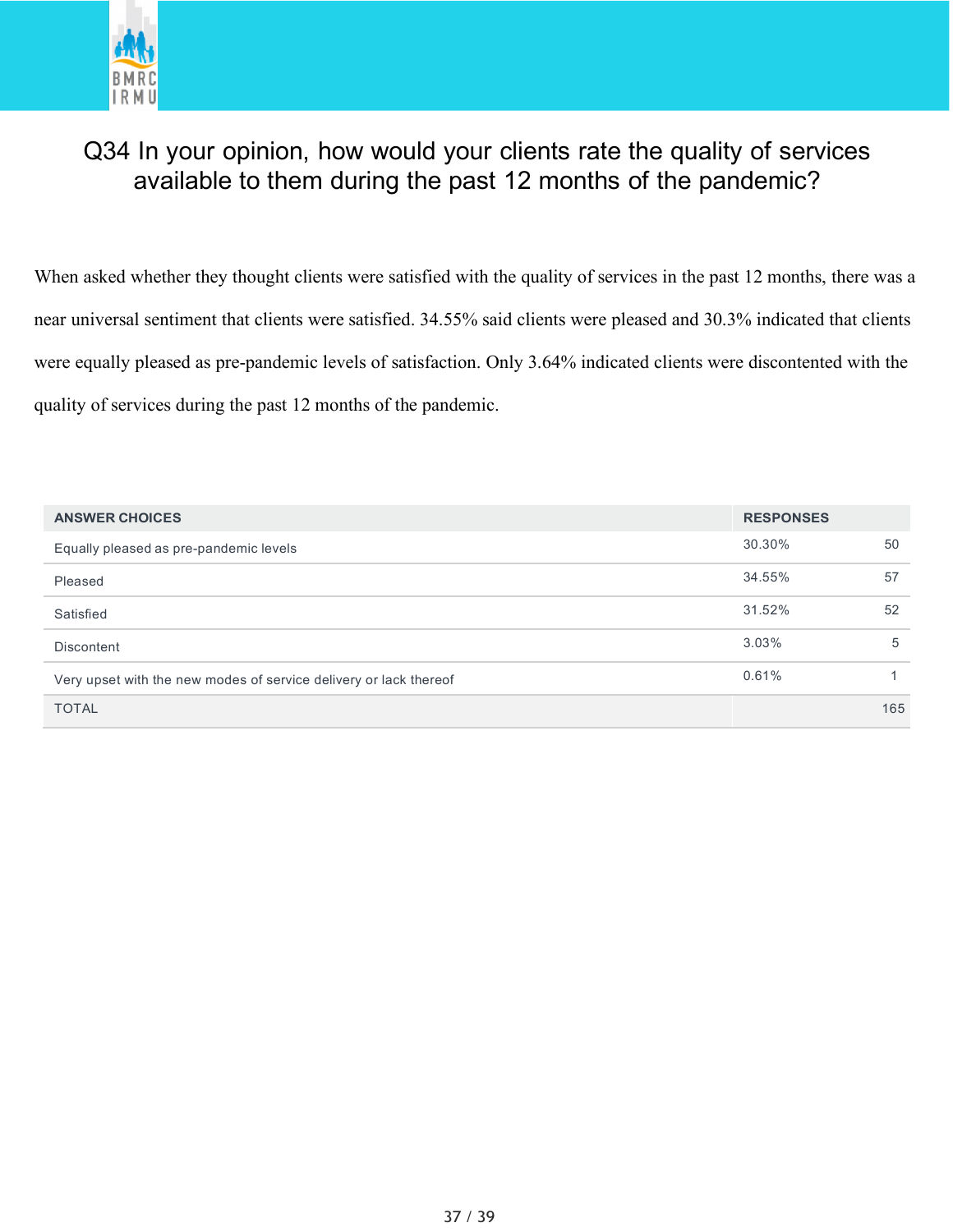

# Q35 During the past 12 months of the pandemic, did your organization witness new clients or an expanded client base?

44.45% of respondents indicated that their organizations had more clients over the past 12 months, although only 9.88% of this increase was due to expanded eligibility criteria. An additional 28.4% of respondents indicated that they served the same number of clients over the past 12 months. An almost equal number of workers (27.16%) had seen a decline in client numbers.

| <b>ANSWER CHOICES</b>                                            | <b>RESPONSES</b> |     |
|------------------------------------------------------------------|------------------|-----|
| Yes, more new clients in-line with our original service delivery | 34.57%           | 56  |
| Yes, more new clients due to expanding our eligibility criteria  | 9.88%            | 16  |
| No, same levels as before                                        | 28.40%           | 46  |
| No, we have witnessed a decrease in clients                      | 27.16%           | 44  |
| <b>TOTAL</b>                                                     |                  | 162 |